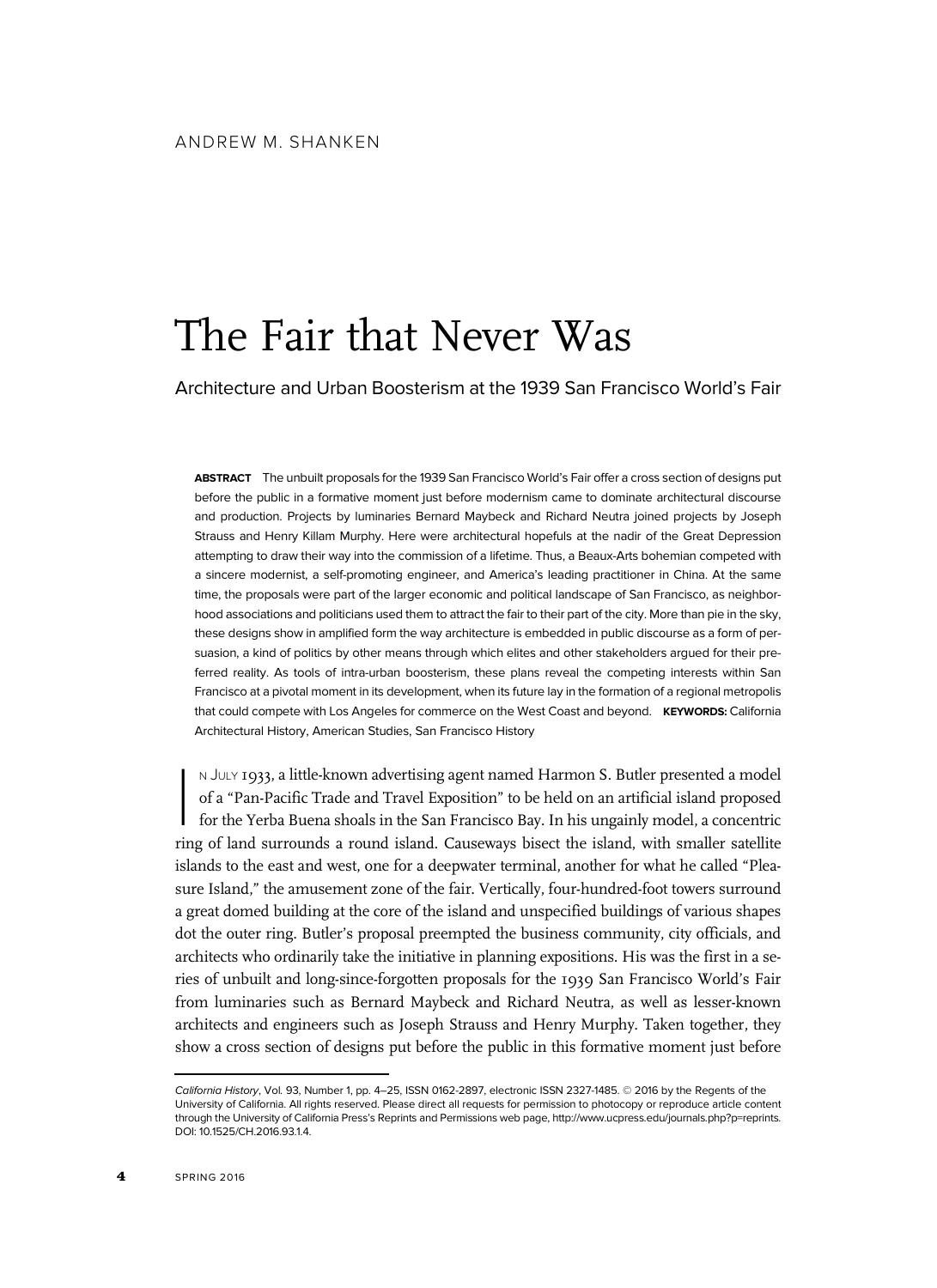

Harmon S. Butler, model of "Pan-Pacific Trade and Travel Exposition," 1933 San Francisco Public Library

modernism came to dominate architectural discourse and production. Only architectural competitions compare as a way of bringing together such a range of designs, and yet the proposals for the fair are distinct from those submitted to a competition for being uninvited. Here were architectural hopefuls at the nadir of the Great Depression attempting to draw their way into the commission of a lifetime. At the same time, the proposals were part of the larger economic and political landscape of San Francisco as neighborhood associations and politicians used them to attract the fair to their part of the city.

# BERNARD MAYBECK'S SWAN SONG

The idea of a bridge celebration for the completion of the Golden Gate and San Francisco– Oakland Bay Bridges had been proposed in the early 1930s, but Butler was the first to think of it as a proper world's fair, place it on the shoals, and link it thematically with the Pacific. He printed letterhead; wrote to over four hundred political, business, and civic leaders; and promoted his idea as only an adman could.<sup>1</sup> Newspapers published photographs of his model, which was exhibited by the Chamber of Commerce at the Commercial Club. His proposal was prescient, uncannily anticipating the eventual fair. In a sectional model, he detailed how the walls would "be constructed of a new translucent material of high luster and rich color," much like the vermiculite that would be used in the 1939 Golden Gate International Exposition. This would be mounted on a light metal framework that stood two feet from the actual buildings, forming a shell with concealed illumination—a "radically different illuminating treatment" that the fair would also emulate.<sup>2</sup> Butler was made a member of the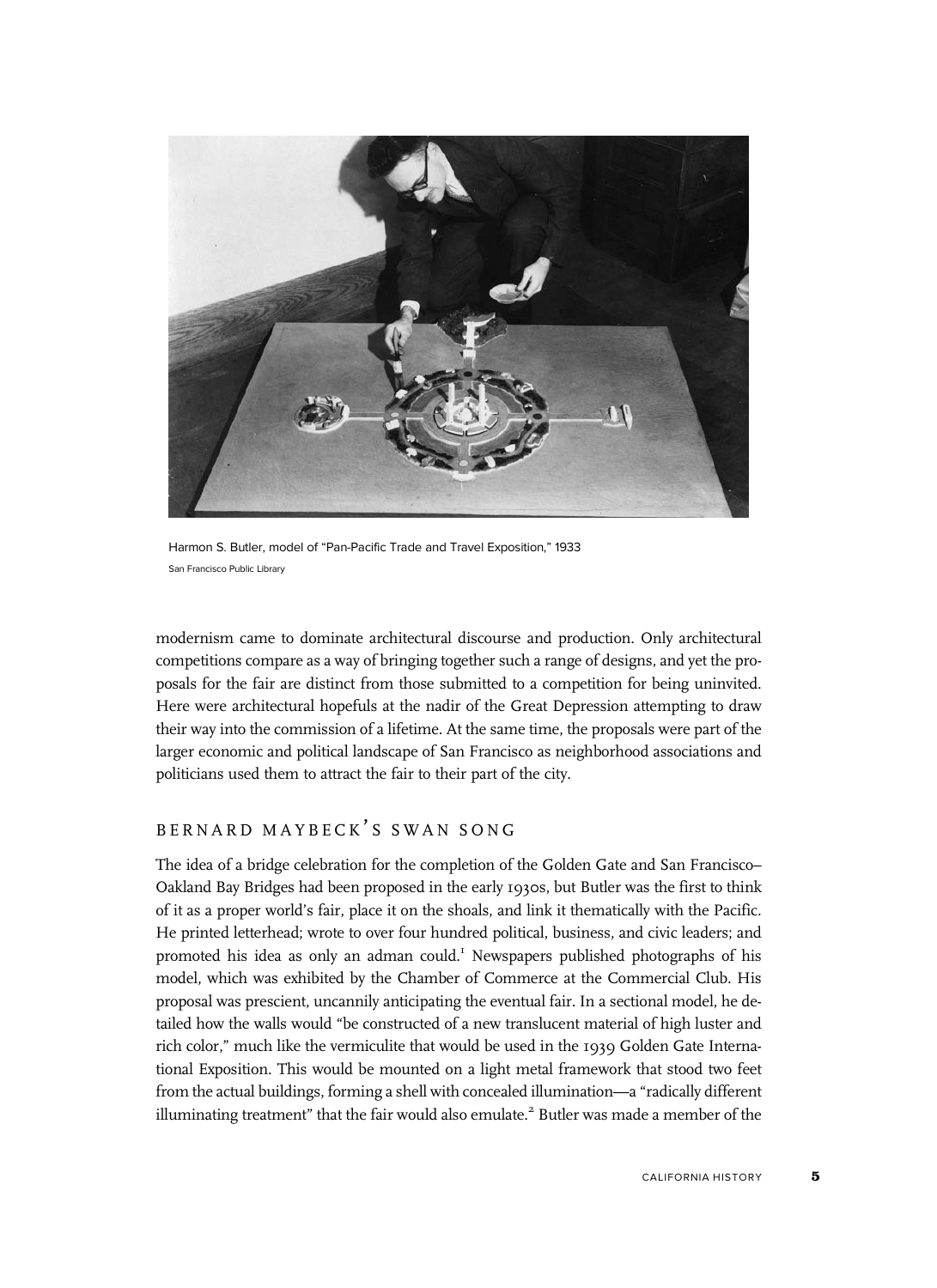Bridge Celebration Founding Committee and played a part in writing the initial report that favored the shoals site.<sup>3</sup> The name Pleasure Island never stuck for the amusement zone, but it helped the organizers rhyme their way to Treasure Island.4 Butler thus proposed the site, nearly named the fair, promoted it to the business community, and then all but disappeared from the record, but not before setting in motion a series of public proposals by competing stakeholders to stage the fair in various parts of the city.

Bernard Maybeck was among the first architects to sketch a scheme for the fair. The venerable designer had been a seminal figure in the formation of a regional architecture in the Bay Area at the turn of the century. His Palace of Fine Arts building at the Panama-Pacific International Exposition (PPIE) terminated the fair's great axis and was its lone surviving building. The new fair would provide an outlet for his still-formidable talents, even as he "appeared to be drifting into retirement."<sup>5</sup> In a pastel made in October 1933, he sketched a linear campus that stretches along the northern coast of the city from the Palace of Fine Arts to the Golden Gate Bridge. Paired lighthouse-like towers alternate with blue-domed tempiettos vaguely like the Temple of Vesta in Rome. Maybeck imagined the changeful landscape as a dramatic stage set for the fair, with the bridge and the Marin Headlands as backdrop, and the boat-filled bay as the immediate foreground, drawing together two of the city's icons: Maybeck's own Palace of Fine Arts (in the lower right of the image) and the Golden Gate Bridge, which was then still only an idea.

Short on details, the perspective was simply meant to suggest the possibilities of the site. The image tidily condensed past and future, land and sea, city and region. Several years into the Great Depression and with few projects on his boards, Maybeck had time on his hands. He would go on to sketch dozens, if not hundreds, of drawings for the exposition. In fact, after years of designing mostly houses, he was aroused by the fair to think again in the Grand Manner. The scale of the drawing itself—over ten feet long!—mirrors the amplitude of his vision. One can imagine the besmocked Maybeck working vigorously over the huge piece of brown paper with pastel and paint. Where Butler's stiff model is pure public relations, Maybeck's drawing is all gesture.

Around the same time, Maybeck explored a second site centered on India Basin, located just north of Hunters Point and stretching to Islais Creek, along the city's eastern edge.



Bernard Maybeck, proposal for fair at the Marina, 1933 Environmental Design Archives, University of California, Berkeley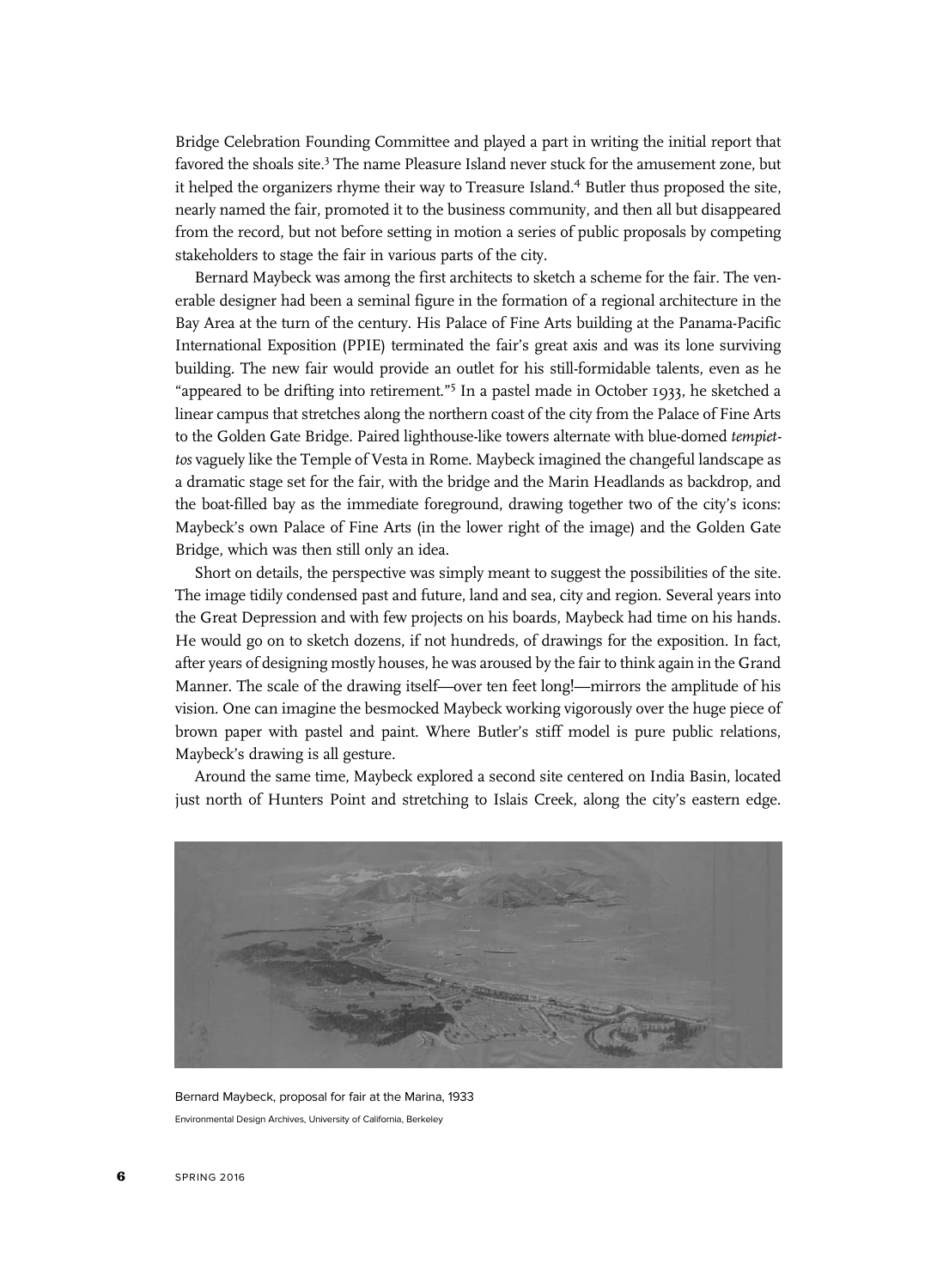The site gained early and widespread support for the fair. Maybeck linked it with the Marina site with a meandering complex of courts and buildings and a huge colossus rising out of India Basin. A reverie both baroque and dramatic, it was nonetheless measured and to scale. In other drawings he continued to play with colossal figures in water, rhythms of colorful pylons, and the Greco-Roman vocabulary that had been a mainstay of American world's fairs before the 1930s, and of which he was a master.

These are curious images for the mid-1930s, Beaux-Arts fever dreams utterly out of step with changing currents in American architecture. Or are they? To be sure, outside of Washington, D.C., variations on art deco and moderne architecture had become standard in governmental and commercial building. Faceted and streamlined architecture became the self-conscious choice at the Chicago Exposition of 1933–1934, as it would be in New York in 1939. The architectural press had already tilted strongly toward the many strands of modern architecture, European and native, then rapidly developing. But the Beaux-Arts manner was far from moribund, as the vitality of Maybeck's sketch demonstrates. In the mid-1930s, French-trained and French-influenced classicists still outnumbered modernists in most architecture schools. Even in California, the palace coup was still some years off.<sup>6</sup>

Maybeck's proposals likely never saw the light of day and, in any case, the still-unofficial fair would soon have official imagery—part of the backroom dealing typical of politics in the period, and part of what would stimulate further architectural agitation. W. P. Day and George Kelham published their proposal for the fair on the shoals site in May 1934 in the San Francisco Chronicle.

Among the city's leading architects, Day and Kelham were officially contracted by the exposition's organizers and had a wealth of expert data at their disposal. In their awkward sketch,



W. P. Day and George Kelham, plan for fair, San Francisco Chronicle, May 1934

Courtesy Oakland History Room, Oakland Public Library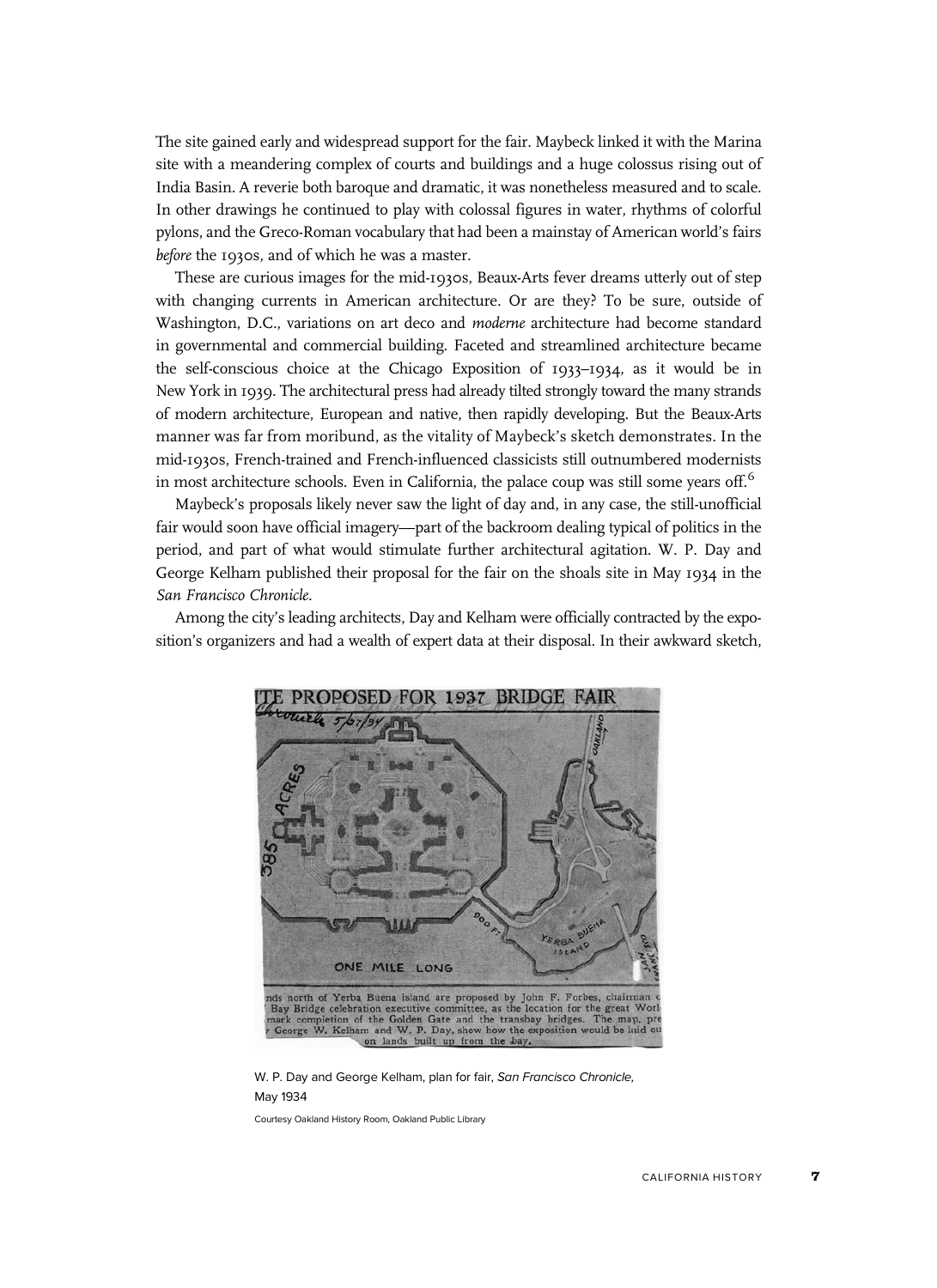the formal axes of a traditional Beaux-Arts plan open onto a central court where radiating minor axes converge. A major tower would have pinned down the central court. The sketch's roughness betrays the architects' rush to get it into print and win the first salvo in a battle over competing sites played out in the newspapers and city council meetings.

#### RICHARD NEUTRA AND SOUTH BASIN

Counterproposals quickly emerged, most sponsored by local groups of merchants or promoters seeking to keep the fair within the five-cent carfare on the peninsula, in South Basin, the Marina, or Lake Merced. These proposals used architecture as a vehicle of urban boosterism. The most ambitious proposal came from the South Basin World's Fair Association, which formed in reaction to Day and Kelham's semiofficial plan.<sup>7</sup> The association published a broadside of its proposal featuring a design by Richard Neutra and Otto Winkler.

Neutra was the big name, but Winkler was the driving force behind the project. An Austrian immigrant with no formal training, he had the pluck to entice Neutra into a partnership in 1934. Winkler turned his living room into an office and told the older architect that all it needed was a sign out front. $8$  Neutra wrote back with surprising alacrity:



Richard Neutra and Otto Winkler, broadside for the South Basin World's Fair Association, 1935 Courtesy Earth Sciences and Map Library, University of California, Berkeley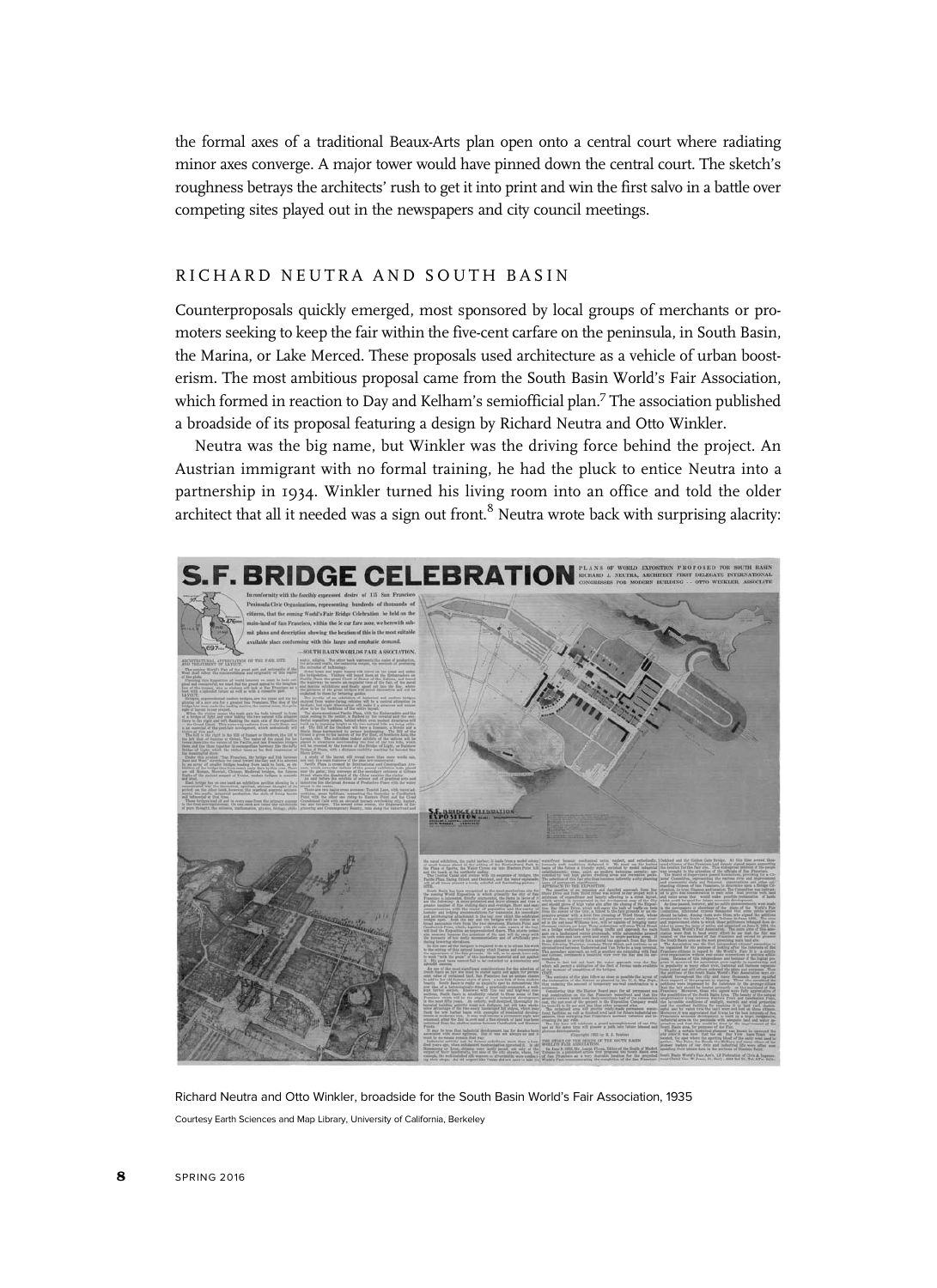Your offer to connect your efforts with mine is fine and it might lead to some earnest work with a lot of research work wrought into it, as I like it. You know I am not choosing the way of least resistance and so far I found my choice was right. We might have to start with some small job, which doesn't yield any appreciable income. . . . But then we might—without fearing comebacks be prepared to tackle some greater work and sail into the limelight and foreground. If you actually like to take the trouble of building up such a tedious career as I have done for myself, I feel for my person that by giving up a part of our natural individual selfishness, we could accomplish something.<sup>9</sup>

By May 1934, they had worked out an informal collaboration and Neutra's San Francisco office came into being.

In August, Winkler proposed getting involved with the exposition. He already had a firm grasp on the politics: the San Francisco Bay Exposition Corporation, he wrote Neutra, "is determined to put the fair on the shoals of Yerba Buena (Goat Island) but it is pretending not to have made any decision until the citizens pass on the bonds."<sup>10</sup> He dismissed Day and Kelham's report, noting that over one hundred civic clubs had endorsed the South Basin site and "about six assemblymen . . . will fight for state allocation in the next legislature."<sup>11</sup> Most importantly, he had made contact with the South Basin Association and reported forthrightly to Neutra:

This committee has no power to appoint any engineers or architects, but I am promised that if we were able to submit a lay out [sic] or perspective sketches for propaganda purposes, they would put all the power behind it to push it forward. I don't know whether such a proposition would tempt you but I believe it would be a great publicity stunt to show so much civic interest. . . . This is very unlucrative work, I agree, but I believe we ought to do something to rank among the local men.<sup>12</sup>

And with this, they entered the fray.

Winkler spent days walking Hunters Point, Candlestick Point, and the basin between them, observing weather conditions and the urban texture of the area, and sketching.<sup>13</sup> At the same time he tirelessly attended meetings. The project was soon much more than a "stunt." He wrote lovingly of the area, telling Neutra it was "a workingman's district with unfalsified character. Unpretentious, a little frontyard with a tree, in the backyard a pile of firewood. A few old women sit on the sunny stairs, shawls around their heads—very mahrisch. . . . The district breathes the romantic Vorortathmosphere of Molnars 'Liliom.'"<sup>14</sup> The Bohemian and German references were more than descriptive.<sup>15</sup> The fair had become autobiographical, as creative work often is, bound to Winkler's identity as a displaced Austrian and to his prospects in San Francisco. The land promised ambitious things: "Up here is bewildering greatness; one side the thrilling mystic of a city, the other side a truck garden in the smiling quietness of plain nature. Perhaps you can consider a smaller café on Hunters Point for the dreamers who like to run away from home."<sup>16</sup> This mode of observation became central to Winkler and Neutra's design, which, counter to the tradition of fair architecture, sought to frame and enhance the natural beauty of the site rather than erect ostentatious buildings that would form their own context.

The two architects mailed sketches back and forth. By mid-September of 1934, Winkler managed to get their plans "twice on the blackboard in the Chamber of the Supervisors."<sup>17</sup> Predictably, politics upstaged design: "The sponsors of Yerba Buena Shoals are trying to choke any attempts of getting the fair into San Francisco with a technicality of the S.F. Charter,"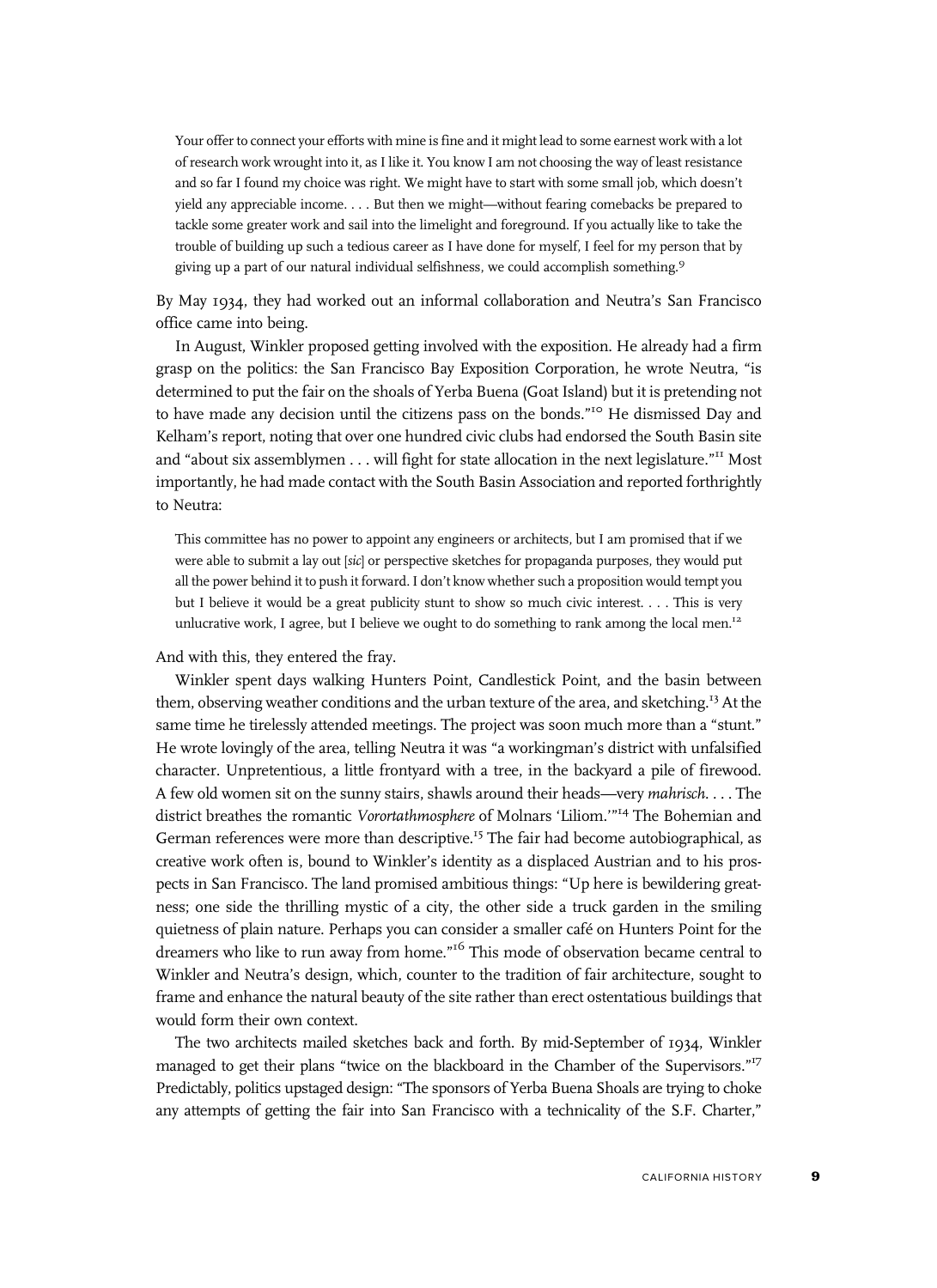he told Neutra. "On the other hand, Andrew Gallagher (Supervisor) is one of the most powerful speakers for San Francisco and he will arouse civic interest over the radio and a big public meeting." <sup>18</sup> Winkler pressed forward. He disseminated tracings and photostats and brought them to community meetings on a nearly nightly basis.<sup>19</sup>

Winkler managed to win over Supervisor Adolph Uhl, who saw Winker and Neutra's plan as a way of promoting his own agenda to keep the fair on the "mainland." Uhl was confident that he could block the shoals site.<sup>20</sup> Winkler scheduled meetings with Leland Cutler, the president of the exposition, and sought out the same with Day and Kelham. Reaching beyond local power, he somehow finagled an audience with Charles Merriam, a political scientist and planner who was part of Franklin Roosevelt's "brain trust." When Merriam missed the appointment, the architect appealed directly to Harry Hopkins, the Federal Relief Administration supervisor who funneled WPA funds to the fair.<sup>21</sup> As the end of the year approached, the South Basin Fair Association seemed to win over Cutler with the Neutra-Winkler plan.<sup>22</sup> The architects' initial idea to "start with some small job" long forgotten, they seemed prepared to "sail into the limelight."

The initial plan, in Winkler's hand, extended and filled in the basin and cut a canal between the two knolls that framed the heart of the exposition.<sup>23</sup> The correspondence between the two architects suggests that Neutra accepted this idea, elaborated on it, and redrew it in his inimitable style.

Together they laid out a comprehensive vision of the fair for the South Basin World's Fair Association.<sup>24</sup> Liberties had to be taken. After all, there was a site but no program beyond the most general idea that this was to be a "bridge celebration." In place of the clichéd tower that anchors many fairs, Winkler imagined a giant bridge "of light and color linking the two natural hills" and straddling the main axis, or "Grand Canal." A series of "bridgelettes"



Richard Neutra and Otto Winkler, broadside for the South Basin World's Fair Association, 1935, detail, perspective Courtesy Earth Sciences and Map Library, University of California, Berkeley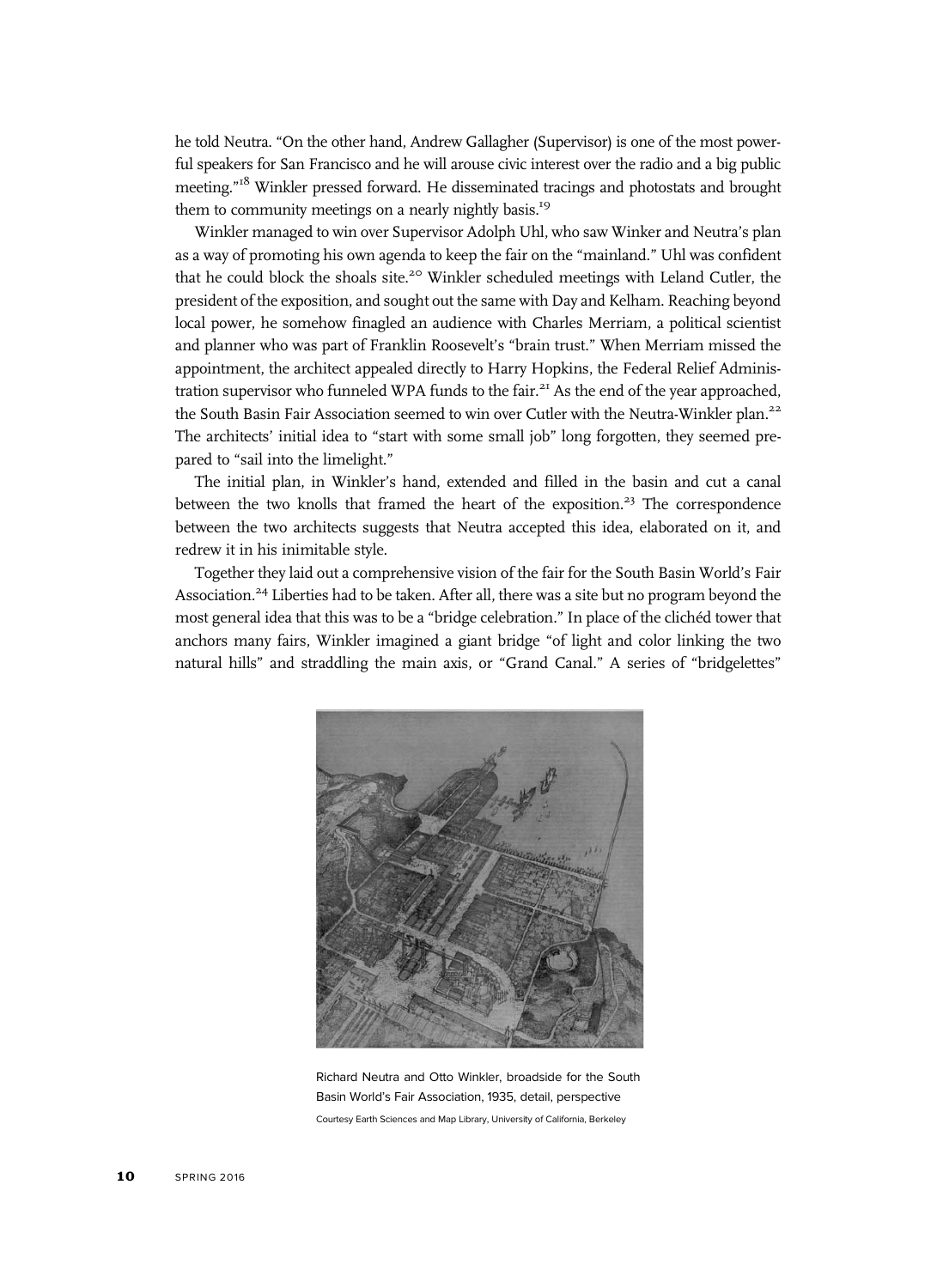spanned the canal at intervals, these in uncharacteristically historical styles: Roman, Moorish, Chinese, medieval, the Rialto, and modern bridges of concrete and steel.

These were not merely decorative; they gave the fair its didactic thrust. They narrated the history of bridges leading up to San Francisco's new additions. Each bridge, moreover, led on one side to a pavilion "showing in a concentrated way the theoretical, spiritual, abstract thought" of the period and culture that created it. Blustery boosterism thus became something more sober. On the other side of the canal, visitors would find exhibits of "practical, concrete achievements," or, as Neutra put it, "the realm of production." The history of bridges would end at water's edge, with the apotheosis of the Bay Area's newest additions, implying that these most modern spans were the product of the most advanced culture. In its progressive ethos, Neutra's scheme was little different than previous expositions, where the microcosm of the fair suggests a symbolic order for the world.

While Neutra's drawings are stunningly modern, he struggled to conceive of an equally modernist arrangement for the fair. Beyond the bridges and their pavilions to the north lay exhibit buildings for applied science and the arts, handicraft and industry, and beyond that, the amusement zone—a conventional arrangement. To the south lay a series of equally conventional exhibits on horticulture, biology, agriculture, sociology, religion, electricity, physics, and chemistry. Elsewhere, a more modernist framework comes through. He proposed a model colony of small, prefabricated houses—a Siedlung, or settlement of sorts—an idea he could have borrowed from Modeltown, a village of large-scale model houses at the 1935 San Diego Exposition to which he contributed.<sup>25</sup>

Like many exposition plans, Neutra and Winkler's would have left the city with a legacy of additional, "improved" land in an area on the peninsula, within easy commuting distance of



Richard Neutra and Otto Winkler, broadside for the South Basin World's Fair Association, 1935, detail, plan

Courtesy Earth Sciences and Map Library, University of California, Berkeley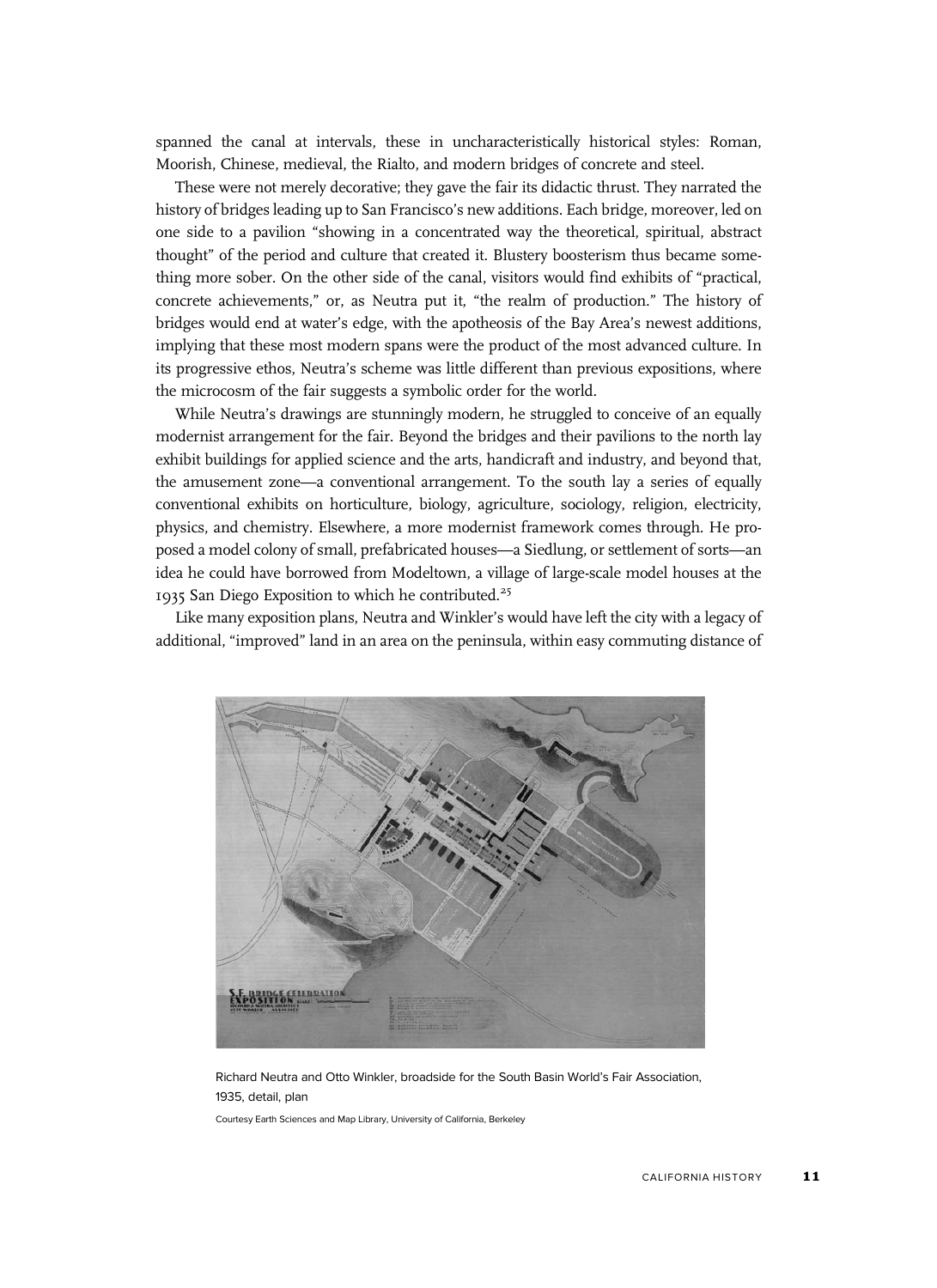downtown—an infrastructure for future development. For this very reason, many groups urged the city to choose a site on the peninsula. As everyone knew well, the Panama-Pacific International Exposition (PPIE) of 1915 had left the city with the Marina, an area extensively developed largely in the 1920s. Urban improvement was an expected function of fairs. In spite of their extravagant cost and intentional obsolescence, they were business propositions meant to be judged not on their profits alone—there were seldom any—or the buildings left standing, but rather on the business they brought to the city and their ability to stimulate future growth and development. This is why so many fairs have broken new land. Neutra understood this well. "San Francisco," he wrote, "has an unique chance to add to her old famous chain of piers a new link of trim modern beauty. South Basin is really an exquisite spot to demonstrate the new idea of a technologically-fitted, a practically-connected, a well-kept harbor section."

This was not simply a practical matter of modernization. Neutra saw the natural beauty of the land as its greatest asset. The "unprecedented charm" of the site itself "means also economy because the grandeur of the spot will do away with the necessity of too costly monumentalism and of artificially producing towering elevations." With language that recalls the rhetoric of his one-time master, Frank Lloyd Wright, he eschewed the artificial spectacle of exposition architecture and insisted that "all the designer is required to do is to attune his work to the setting of this natural beauty . . . to work 'with the grain' of this landscape material and not against it." It was a sensitive approach for an interloper, but one handed him by Winkler's obvious admiration for the site.

Neutra then carefully articulated an argument for the site in terms of city planning, a lifetime interest of his.<sup>26</sup> "We must see the harbor basin of the future," he began, as "a friendly sight, enriched by model industrial establishments." Unlike the "sheer ugliness" of unplanned industrialization, this site would be "clean, quiet, as modern technique permits; surrounded by well kept garden dwelling areas and recreation parks" on the landscaped ridges: "The selection of the fair site thus becomes indirectly a city planning issue of permanent significance." This was more than ballyhoo. His plan carefully incorporated the preexisting street grid and tied existing streetcar lines to a proposal for a new rail station. It was a studied plan. The reclamation of land followed the plans of the U.S. War Department for the area, reducing temporary construction of seawall, rendering "ready-made permanent waterfront facilities as well as finished level land for future industrial expansion, thus enlarging San Francisco's assessed valuation and increasing its pay rolls." Since the late 1920s, plans to fill in the South Basin had been debated in the city.<sup>27</sup> The exposition became a pretext for urban "improvement," a form of urban boosterism given particular urgency by the conditions of the Depression. It would, Neutra concluded, "pioneer a path into future blessed and glorious developments." 28

### JOSEPH STRAUSS AND THE MARINA

While the South Basin Association published Winkler and Neutra's plan, newspapers promoted Joseph Strauss's proposal for the Marina site.<sup>29</sup> The engineer of the Golden Gate Bridge, Strauss proposed a site that spread from the Presidio, a government-owned military site, along the coastline to Fort Point, taking in Maybeck's Palace of Fine Arts.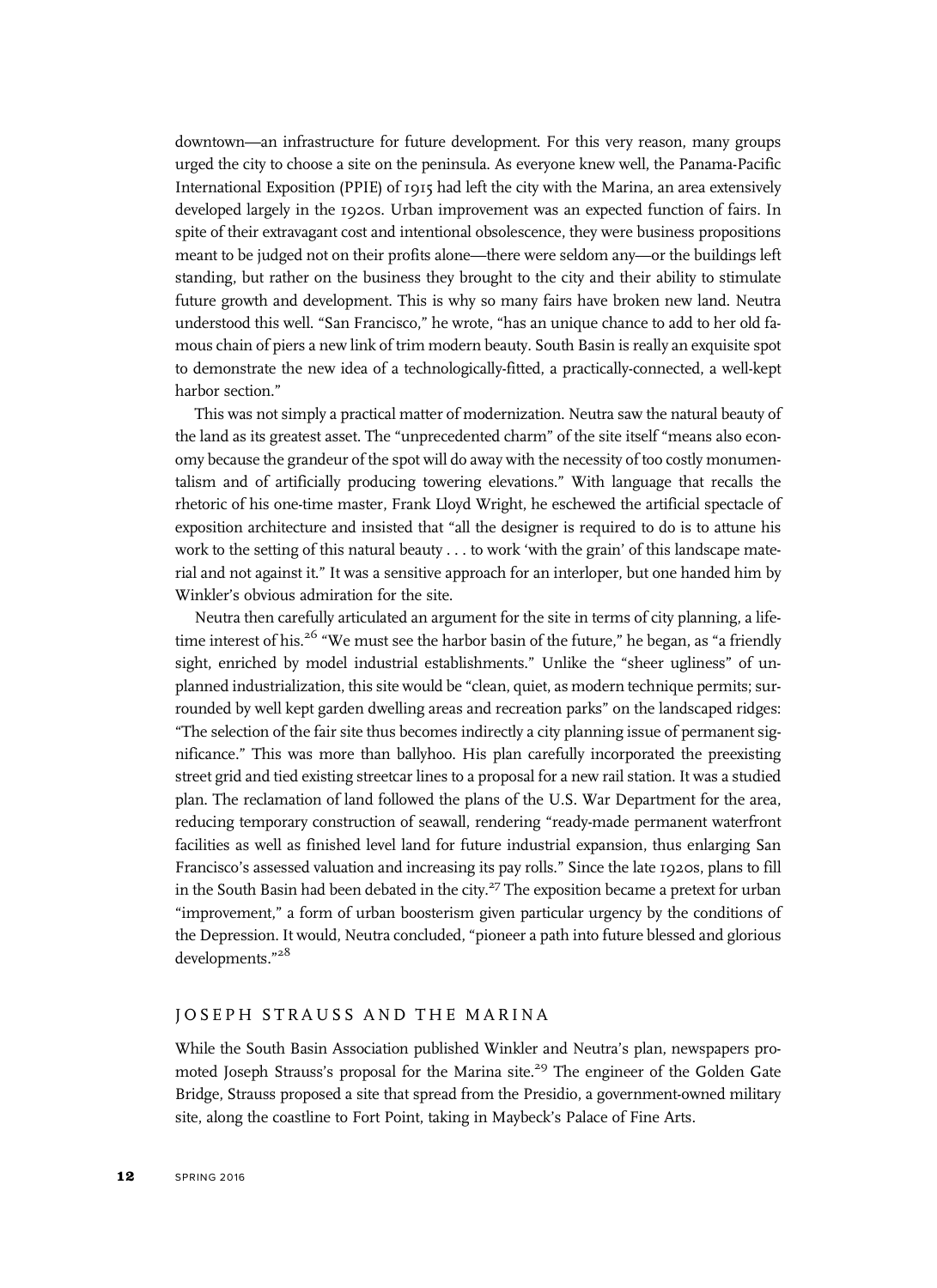

Chesley Bonestell for Joseph Strauss, plan for Marina site Environmental Design Archives, University of California, Berkeley

In an act of bald self-promotion, the fair would end where the south pier of his Golden Gate Bridge would rise. No evidence survives to connect his plan with Maybeck's musings of the previous year, but the site is virtually the same and one wonders if Strauss turned first to Maybeck, the old master whose ties to the earlier fair would have been valuable. Either way, the site was loaded. It recalled the earlier fair, drew attention to the new bridge, and promised to reclaim more land from the bay for the city.

Because of his audacious bridge project, Strauss was one of the most celebrated, if complicated, personalities in San Francisco at the time. A civil engineer with hypertrophic ambitions, for his senior thesis in college he had "designed a bridge joining the North American and Asian continents across the fifty-mile-wide Bering Strait."<sup>30</sup> San Franciscans would have encountered his work first at the Panama-Pacific International Exposition in 1915. There he designed a ride called the Aeroscope, sometimes called a bascule bridge, or more commonly a drawbridge, with a massive counterweight on wheels. He modified the bascule to lift a three-hundred-foot crane topped with an observatory that could hold over one hundred people. He went on to design a series of prominent bridges in the 1920s, culminating in his being appointed chief engineer of the Golden Gate Bridge in 1929, a fact that he promoted tirelessly, even as he handed over the engineering and design to Clifford Paine and Irving Morrow, respectively.<sup>31</sup> Workers broke ground on the bridge in January 1933, but Strauss, exhausted from his work, spent the next six months recuperating from a nervous breakdown. He began to design the exposition during his convalescence in early 1933, "merely for his own satisfaction, and not with the idea of showing it to anyone," as he told the newspaper.<sup>32</sup>

Strauss was clearly disingenuous. He pitched the idea for months. In October 1934 he showed his plans to Leland Cutler, having retained Chesley Bonestell to illustrate the idea.<sup>33</sup> As early as April 1934, he sent a proposal to R. F. Allen, the head of the Celebration Committee and a member of the Down Town Association, which favored a site on the peninsula.<sup>34</sup> The engineer had worked out a detailed plan for eleven major buildings, an amusement zone,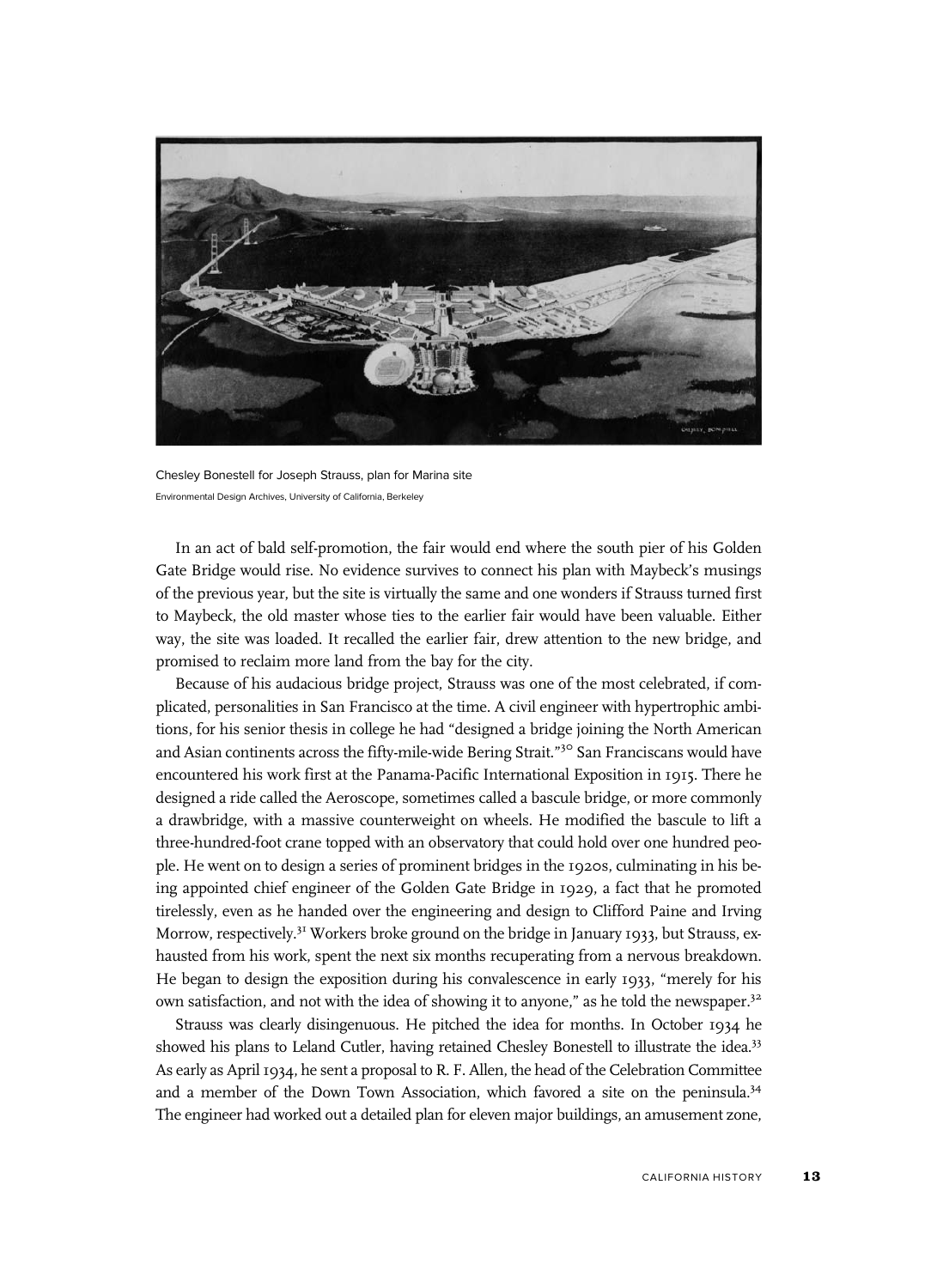an area for state buildings, and a flying field, "grouped about three axes radiating from a point one hundred feet north of the center line of the high viaduct of the Presidio Approach to the Golden Gate Bridge." <sup>35</sup> The architecture, he had decided, should not be a "rehash of the classic or renaissance styles of the past." "Nor," he wrote,

should it be the conscious effort to be modern, which has given rise to so many grotesque and unfortunate examples of late, and which have discouraged the public and made explanations necessary on the part of the designers. It is rather the unconscious development which has led into the best of the modern, and has been compelled by the use of new materials, such as glass, metal, etc. and improvements in structural design, that should be sought for.<sup>36</sup>

Bonestell's illustrations, which seem not to have survived in the original, reveal little about what Strauss envisioned architecturally, but soon photographs of his plans made the rounds. A set is preserved among William Merchant's papers.37 Merchant was in practice with Maybeck and was also a member of the exposition's architectural commission. Strauss was aiming high.

In choosing Chesley Bonestell, Strauss commissioned one of the most accomplished commercial artists in the Bay Area, and one ideally suited for the work. Trained as an architect, Bonestell had been the chief designer in Willis Polk's office in Berkeley in the early twentieth century. He went on to a career as an architectural illustrator, cover artist, and later a matte artist in Hollywood. In 1927, he drew the Chrysler Building for William Van Alen before returning to the Bay Area to work in Arthur Brown Jr.'s firm.<sup>38</sup> Brown chaired the architectural commission for the exposition and was a city supervisor. Of more immediate interest to Strauss, organizers of the 1915 fair had followed Bonestell's recommendations after he reviewed potential sites.<sup>39</sup> Strauss had turned from promoting his bridge to promoting his plans for a bridge celebration.

In Bonestell's perspective, the three axes appear like a great avian form or plane with sprawling wings alighting on the north shore of San Francisco, just where Strauss's buoyant bridge touches down. "It commands a view of the entire bay," wrote the engineer, "the Golden Gate, Mt. Tamalpais, and both bridges."<sup>40</sup> Strauss used the road to the bridge as the southern boundary, which doubled Crissy Field in size and absorbed substantial tidal flats to provide more land.41 If the aeronautical imagery of the plan was not obvious, Crissy Field spread to the northeast, acting as a pendant to the bridge—a pictorial rejoinder to the plan for an airport on the Yerba Buena shoals. This, too, could have served as San Francisco's future airport, as it was both near downtown and minutes from the Golden Gate Bridge. Their plan also gently nods to the 1915 fair, both by incorporating Maybeck's Palace of Fine Arts and echoing it with a series of massive domes.<sup>42</sup> Strauss and Bonestell would have offered a formidable challenge to Neutra and the South Basin Association, or to the architects lined up with the exposition.

The South Basin and Marina plans emerged in late 1934, both in clear protest against the Exposition Company's tacit decision to use the Yerba Buena shoals site.<sup>43</sup> The Exposition Company had already invested heavily in creating a new island. It sent Leland Cutler to Washington, D.C., to secure federal assistance with land reclamation and sponsored Day and Kelham's study. The company also agreed to listen to "representative citizens" with other ideas, but the matter had been largely agreed and acted on by fall 1934.<sup>44</sup> The public discussion of alternate sites threw plans for the fair into turmoil.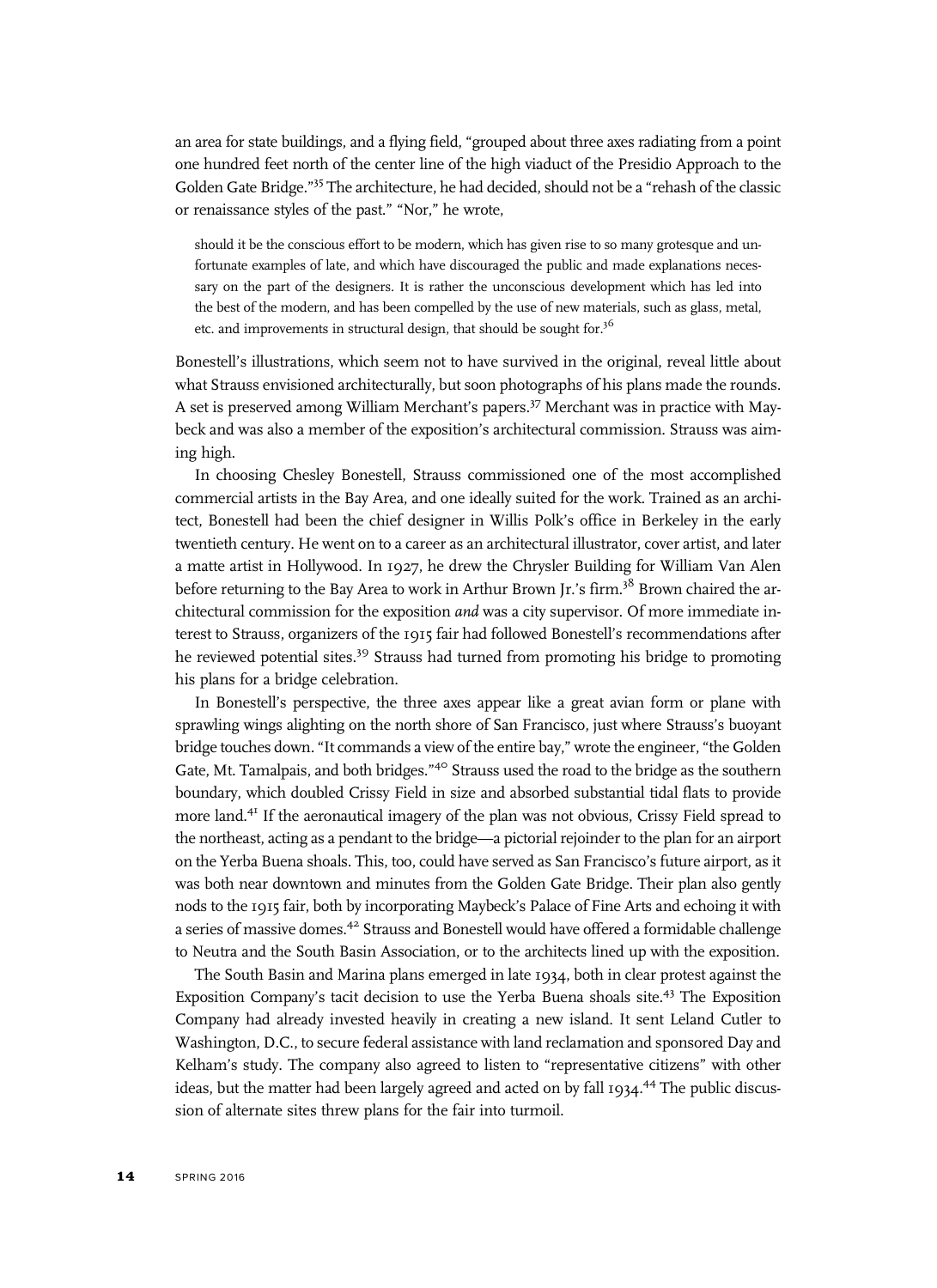

Chesley Bonestell, aerial view of proposed fair, San Francisco News, May 3, 1935 Oakland History Room, Oakland Public Library

With the brouhaha over the site erupting, the Exposition Company prepared its own promotional materials in advance of a public vote. Not to be upstaged by Strauss, it, too, hired Bonestell, who created a fantasia of domes, towers, colonnades, picturesque bridges, and terminals, compressing them into a spectacle that reached a crescendo with an impossibly tall tower on the south side of the island.<sup>45</sup> The image survives only because the *San Francisco* Chronicle published it. Bonestell superimposed the island onto an aerial view of the city, carefully drawing in the unfinished San Francisco–Oakland Bay Bridge. In the background, he painted in the Golden Gate Bridge in white in order to bring out its connection to the exposition. Shunting aside practical matters, he filled in the chamfered corners of the island and avoided the sea of parking that would take up a quarter of the new landmass.

With a public vote on the fair at stake, the image had to sell the plan. It put a gleaming, white city before the people. The image was intended to help people forget Day and Kelham's stiff drawing, which had appeared almost a year earlier.<sup>46</sup>

And it worked. The shoals site was approved with an overwhelming majority, and Leland Cutler promptly appointed an architectural commission consisting of Arthur Brown Jr., William Merchant, Louis Hobart, Ernest Weihe, and Timothy Pflueger, with George Kelham as chair (until Brown took over when Kelham died in 1936). Kelham, in turn, drafted a working plan and divided up the exposition palaces and courts among the commission architects. By the end of the summer of 1935, promotion had begun, including a model that toured California to drum up support for the fair. Backroom dealing sped up the design process, but it fostered ill will among Bay Area architects. William Wurster, who had no official role with the exposition, wrote to Allen L. Chickering, the law partner of his friend and client Warren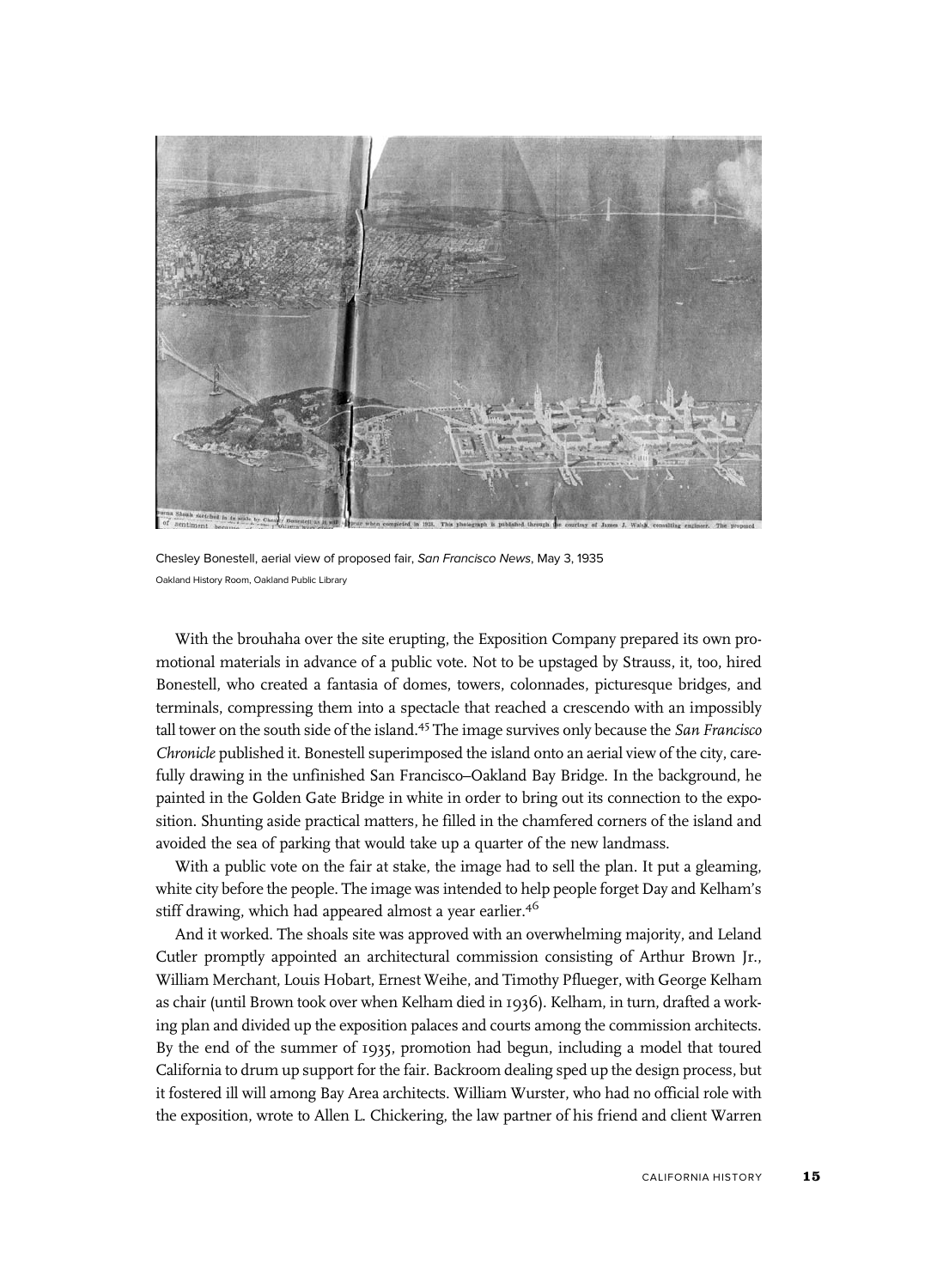Gregory: "There is nothing to be done about it—but you should know how hopeless the entire younger group feel—how we fear it may only be a mirror of past performance."<sup>47</sup>

## HENRY KILLAM MURPHY'S PAGODA

While Neutra and Strauss worked fruitlessly on their schemes, another architect proposed a competing vision. In February 1936, Henry Killam Murphy quickly sketched a plan on his firm's letterhead.<sup>48</sup>

Like the other proposals, this was architecture on the fly. Unlike the others, Murphy knew the site and theme. He had only to invent the program. Into the northern half of the island he inserted a single octagon whose planes are parallel to the lopped-off corners of the



Henry Killam Murphy, plan for the fair, 1936 Bancroft Library, University of California, Berkeley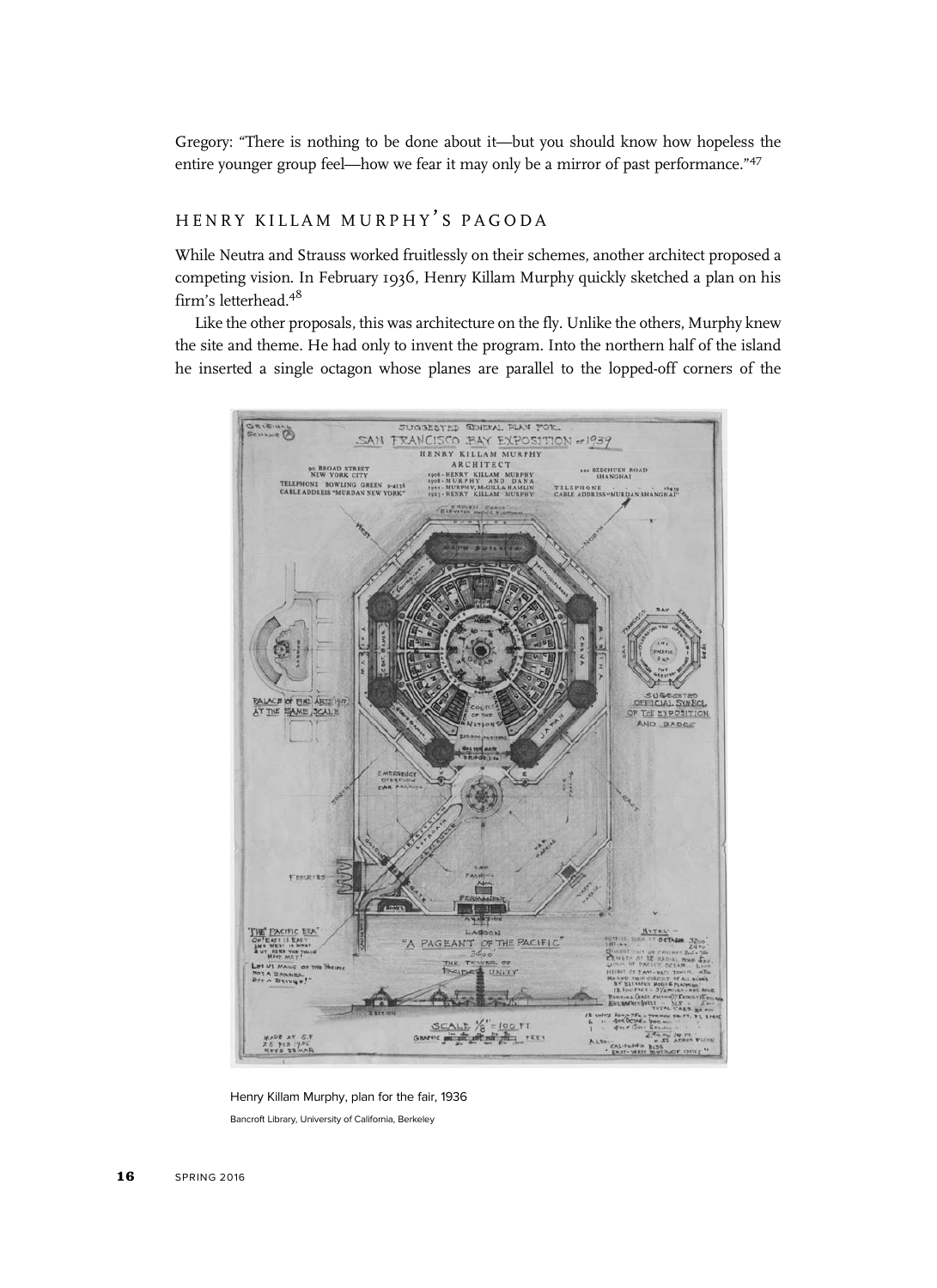new landmass. Into this he fit a circular building of concentric exhibition halls with radiating spokes that open out to the south into a Court of Nations. The great courts of the octagon are devoted to various regions of the Pacific: North America, Central America, South America, the Pacific Islands, China, and Japan. The main building fills the northern hall, while the south range remains open as a monumental entrance. The plan simultaneously pays homage to Bernini's colonnades at Saint Peter's in Rome and to the 1867 exposition in Paris, the latter being a single, domed oblong building with radiating halls cut through concentric ones like a section of an onion.

These references almost obscure the most obvious reference: Murphy adapted the plan of a pagoda for the entire building!.49 The Pacific Ocean symbolically fills the core of the circle, with the California building on an axis with the opening. At the center of the symbolic Pacific stands an actual pagoda—the "Tower of Pacific Unity"—and domes rise over the pivots that hinge the halls of the octagon. It was a purely symbolic architecture; in fact, it was a kind of cosmogram the likes of which only Murphy could have designed.

Almost an exact contemporary of Arthur Brown Jr., Murphy (1877–1954) trained at Yale at the turn of the century and designed buildings on the East Coast as well as for Yale-in-China University at Changsha from 1913 to 1923. The turning point of his career came in 1928, when he became architectural advisor to the Chinese government, a post that led to plans for a number of prominent campuses and cities, including the rebuilding of the capital at Nanjing.<sup>50</sup> With the political climate in China making building increasingly difficult, he returned to the United States in 1935, presumably to retire, which makes his plan for the San Francisco fair all the more intriguing.<sup>51</sup> For Murphy, who was still only fifty-nine years old, the fair would have been a major commission in a precarious moment in his career. With offices in New York and Shanghai, he was a significant international architect with ample experience in large-scale planning and more ties to the Pacific than any of the other exposition architects.

In April 1936, while staying in San Francisco, Murphy developed an extensive description to accompany his sketch. It was a knowing plan in a number of ways. He knew the correct shape and site of the island and was well aware of the need for wind protection. Hence the pagoda plan, which would put all visitors alee of the westerly wind. The continuous single building, he claimed, would maximize the use of floor space and lower construction costs, as would the repetition of the exhibition halls, since they are all the same, being part of the octagon. Knowing the potential hazards of prescribing an architectural style in the 1930s, he advocated "no particular style of exterior architecture . . . ; the door being left open to all." For the central tower, he suggested "an embodiment of the union of Eastern architectural forms with Western engineering methods," an orientalist proposition that in 1936 would have troubled people less than insisting on specific architectural prescriptions. Stylistically, it was precisely what the architectural commission had in mind.

His scheme far outstripped the ambitions of any temporary exposition. Murphy envisioned it continuing afterward as the "world's largest university teaching its visitors lessons of the Pacific," with, he claimed preposterously, fifteen million students from around the globe. The ground plan itself would "graphically bring home to its visitorstudents the great lesson of the potentialities of the Pacific—of its essential commercial unity." In place of allegory, which "passes completely over the heads of the great majority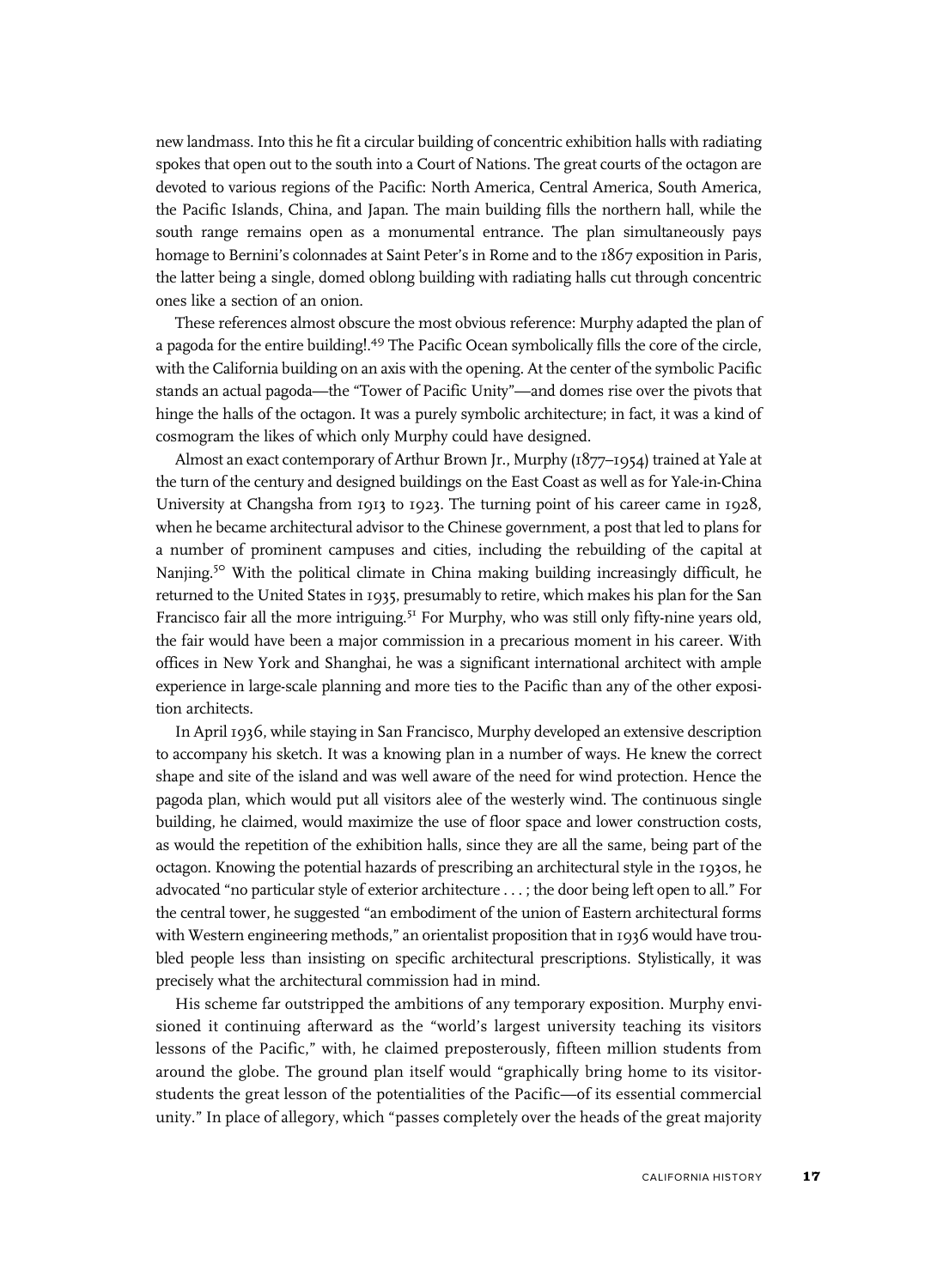of exposition-visitors," he believed the plainly symbolic plan would speak directly. With the Pacific at the center, represented as an eighteen-acre body of water, he envisioned realistic miniatures of the principle ports of the Pacific surrounding it: Yokohama, Shanghai, Manila, Melbourne, Valparaiso, Panama, and Los Angeles, with miniature islands (Honolulu, Midway, Wake, and Guam) where the Pan-American Airways' China Clipper flew. A miniature Golden Gate Bridge spans the miniature bay under which would pass miniature boats carrying real passengers.

Murphy also understood the fair as a commercial enterprise, and this he inscribed in the plan. One would have entered the exposition as trade entered the San Francisco Bay Area, through a scaled-down replica of the Golden Gate Bridge to encounter a miniature of the entire Bay Area, culminating with Treasure Island, whose peak would serve as a rostrum for the opening ceremonies in a Court of Nations. Visitors would then disperse through the exposition, encountering the first layer, which Murphy reserved for the concessions. "Why not frankly recognize this community of interest," he wrote, "and provide, in the general plan of the Exposition, the best possible location and best possible arrangement for the Concessions, to ensure the greatest possible financial return?" Why not "cut loose entirely from precedent . . . in the location and in the arrangement of the Concessions," he asked rhetorically, arguing against placing them in a peripheral zone, as was customary, on a long promenade "stretching discouragingly into the distance"? Just as museums in recent decades have channeled visitors through their gift shops, so did Murphy move the crowds first through the concessions on their way to the didactic exhibits.

In short, the concessions encircled the central feature of the fair, the miniature Pacific, creating a layer of commerce around the Pacific. The utility of this is as obvious as the symbolism: in addition to integrating commerce, its place in the inner ring in the fair made the commercial reality of the exposition explicit, rather than hiding commerce and politics behind the veneer of culture. Murphy believed that this would take away the need of proprietors to employ "gaudy exterior treatment" to attract visitors "numbed by the usual interminable succession of shows." Their placement would make the exposition "the Concessionaire's Paradise." Such an inversion of fair practices flew in the face of conventional wisdom and social conventions, but it played into the economic realities of the exposition. The Gayway, the amusement zone built for the fair, by contrast, would be peripheral, although those who arrived by car would pass through it on their way to the fair proper. New York's amusement zone in 1939–40 would be removed entirely from the symmetrical diagram of the plan.

It is impossible to know just how quixotic Murphy's gambit was. We don't even know to whom he sent it. Did he think that his intricate plan would win over exposition directors, put the fair in his hands, and thereby open up a new chapter in his career? Or was the architectural commission operating so quietly that no one, least of all an outsider, knew that the fair was spoken for? In late 1935 and early 1936, with only the key plan in place, the commission was, in fact, at loose ends. Throughout the fall of that year, Arthur Brown Jr., was in France, delayed for unknown reasons from returning until early 1936. His assistant, Edward Frick, who would serve as chief of the Division of Architecture for the Golden Gate International Exhibition, elaborated Brown's early ideas for the plan and created the first finished rendering for the commission. Brown was in absentia. In these months, Frick would appeal to him repeatedly for help and ask about news of his return, with little evidence of an answer.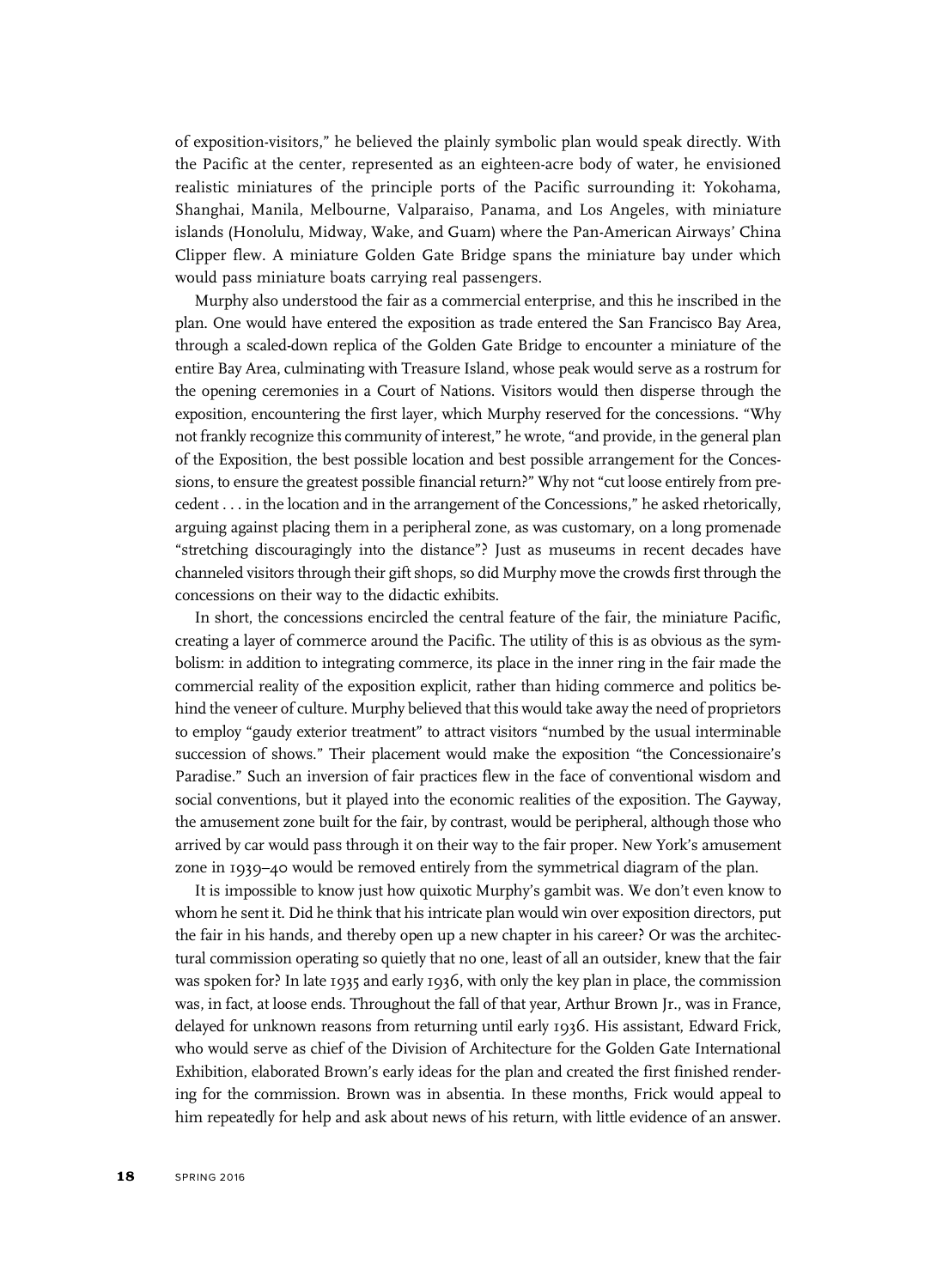Kelham was anxious, too, and he may not have been well—he would die within the year.<sup>52</sup> Perhaps Murphy, Neutra, and Maybeck suspected just how tenuous the fair was and continued to work with the hope that they could step into the breach.

## MAYBECK'S FOLLY

With the site selected and the plan more or less determined, all that remained was to work out the details of the exposition. Even with the architecture commission in place, Bernard Maybeck continued to sketch ideas for the lagoon, a major section of the exposition. He clearly thought that it was his to design. Two undated views likely from these same months in the summer of 1935 show him riffing on the key plan.<sup>53</sup> In the aerial view, imagined from an ideal point above the Embarcadero in San Francisco (possibly from his office in the Russ Building), Maybeck played with the vertical development of the horizontal plan. His tower, fronted by a colossus, is far more muscular than Arthur Brown's Tower of the Sun, which would become the vertical element of the fair.

In a second view, this one drawn from San Francisco looking east across the bay, Maybeck created a dramatic sense of approaching an exotic walled city by boat at night.

A variety of vaguely Central American and Southeast Asian pyramids spreads out symmetrically to either side of the tower, which thrusts up in stages, culminating in a blue beam of light that cuts through the charcoal sky. It vaguely resembles the Empire State Building, a surprising architectural language for Maybeck to have adopted so late in his career, and evidence of collaboration with the younger Merchant, who was more comfortable with the fashions of the day.

For all of his facility with form and fairy light, Maybeck's drawings reveal a practical, disciplined architect. He took the presumed shape of the island as a given, made the most of the



Bernard Maybeck, proposed plan for fair, ca. 1935 Environmental Design Archives, University of California, Berkeley



Bernard Maybeck, proposed plan for fair, ca. 1935 Environmental Design Archives, University of California, Berkeley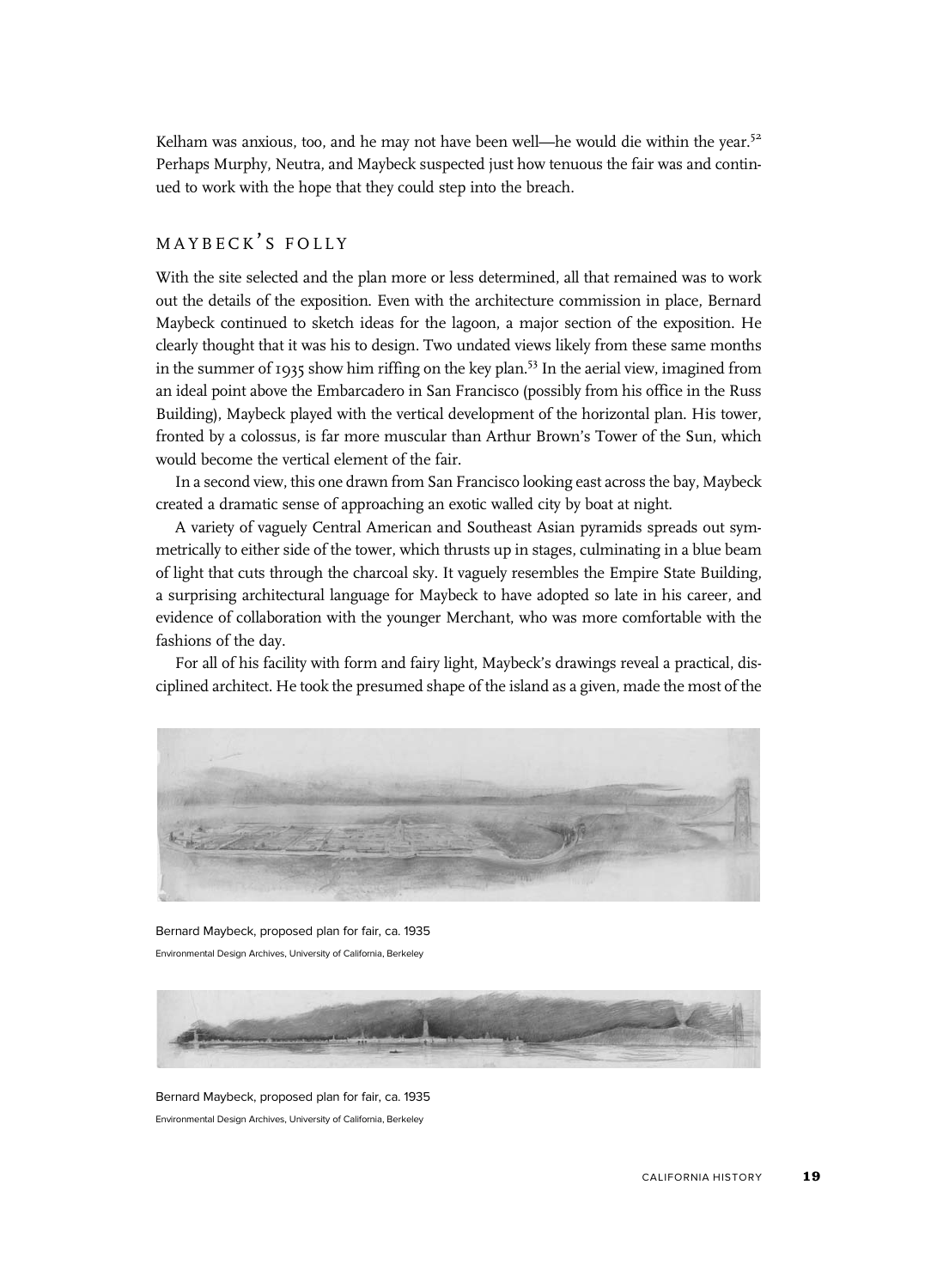causeway, and, in grouping the buildings on the southern half of the island, he followed the key plan and basic square footage of the fair. The references to Mayan or Southeast Asian pyramids anticipate the wishes of the architecture commission—to which he was privy through Merchant—to create a novel synthesis of "Pacific" architecture. Where he departed from the script—for instance, replacing the vast parking lot with what appear to be verdant, tree-lined fields—he did so with justification. A letter from his wife, Ann White Maybeck, who managed his office, shows him trying to avoid parking cars on the island altogether. Writing in July 1935, when he would have been working on these drawings, she told of a "tower hugging the north side of Goat Island . . . with ramps and storage for 1,000 cars or so." The government, she explained, would not allow the preservation of the tower at the 1915 fair because of "danger to aviators in the fog," but "a storage tower hugging the hillside would not bring criticism." <sup>54</sup> Clearly, Maybeck was more deeply involved than records of the fair suggest.

In fact, the same month that the Maybecks dreamed up a hill-hugging tower on Yerba Buena Island, Arthur Brown Jr. drew a pastel that mirrors Maybeck's own view from the bay.

In Brown's drawing, a tower marches up from the causeway, just as Maybeck's would have done. The scale of the drawing diminishes its size, but it is nearly equal in height to the sixtyfoot walls of the compound to its north. Brown's larger conception of the fair was considerably different than Maybeck's. A massive triumphal arch-cum-tower lands on the multiplying buttresses of a gothicized base, a design that nods to the postwar battlefield monuments in Europe by Edwin Lutyens and others. And yet, stylistic choices aside, the two drawings line up remarkably. Brown and Maybeck chose nearly identical frames of reference, included a fragment of the bridge, drew in the reflection of Yerba Buena Island in the water, and worked with roughly the same footprint for the walled "town," congregating the buildings on the southern half, as the key plan dictated. Had Brown called on Maybeck it would be no surprise. He had taken a drawing studio that Maybeck offered out of his home in 1895, before attending the École de Beaux Arts in Paris at the older architect's encouragement.

Whatever the case may be, over the next two years Maybeck and Merchant drew reams of sketches for the fair, focusing on the lagoon, or "Pacific Basin." At the center of the area, Maybeck envisioned a major tower that would have anchored the far edge of the lagoon and terminated the east-west axis of the fair; because of its site, it would have been one of the most prominent buildings of the fair. Variously labeled the Temple of Youth or the Temple of Music in their drawings, the building would have provided a counterpoint to Brown's Tower of the Sun. The latter was tall, thin, classical, and white, an anemic axis mundi widely criticized in the press.<sup>55</sup> Maybeck and Merchant's tower, by contrast, was thick, exotic, polychromatic, and, in some drawings, exuberantly theatrical.



Arthur Brown Jr., proposed plan for fair, July 8, 1935 Bancroft Library, University of California, Berkeley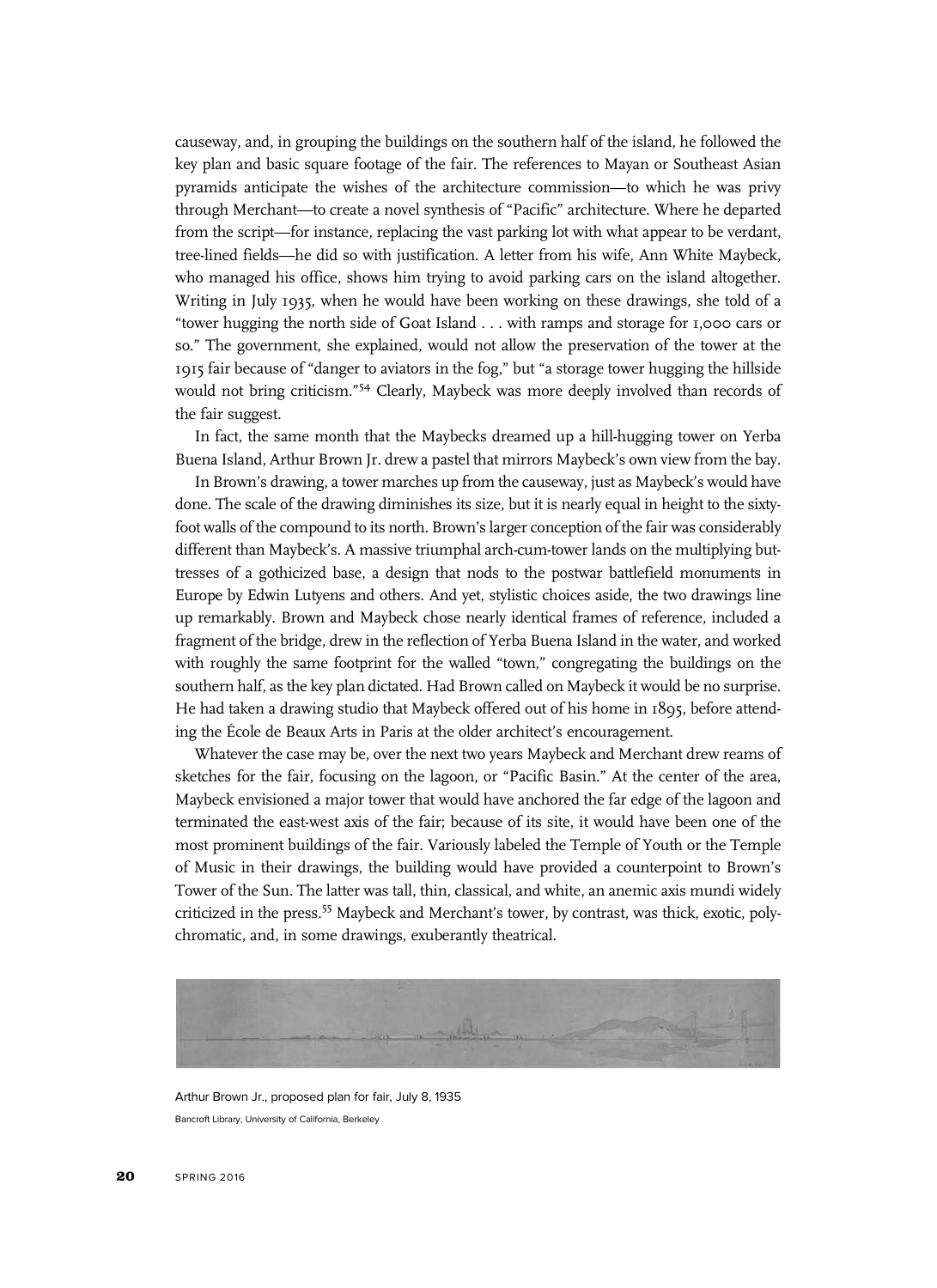

Bernard Maybeck, Tower of Youth Environmental Design Archives, University of California, Berkeley.

That they were working on a legitimate project is assured. From the official model to the earliest plans, including a Chesley Bonestell painting as part of the fair's publicity campaign, their monumental tower appeared in some form, including in a puff piece in Popular Mechanics in late 1937.<sup>56</sup> The first dated drawings that are cued to the evolving key plan came in March 1936, a month after dredgers began filling in the shoals.<sup>57</sup> For months Maybeck passed ideas back and forth with Merchant. Dozens of pin marks puncture the edges of their drawings, revealing how the architects reviewed their work, possibly with the architectural commission. The most developed examples exhibit a high level of finish. Exposition architecture through and through, the building crossed a triumphal arch with a Southeast Asian stupa. The architects bolstered it with faceted art deco buttresses that march up the tower like the steps of a Mayan pyramid.<sup>58</sup> Iwans, or Islamicate arches of ample depth, open into a hollow dome. In some versions a great fountain fills the dome, dancing with iridescent colors and light.59 As a Temple of Music, it would have been among the most melodramatic bandstands in history.

As a Temple of Youth, however, it would have been the theme building of the fair. William Merchant had proposed as much.<sup>60</sup> Maybeck would naturally have understood it as a pendant to his Palace of Fine Arts in 1915. No wonder he played obsessively with the temple's form. The version in the figure above is garish and orientalist to the point of vulgarity. In this painting, a battery of searchlights frame a golden stupa. Encrusted with mosaics, the tower bursts out of a riot of costumed actors, colorful banners, lanterns, and umbrellas that fill out the multiple tiers of the stage. On the first level, stage right, an Indian prince seated in a howdah rides on his elephant, fanned by a dark servant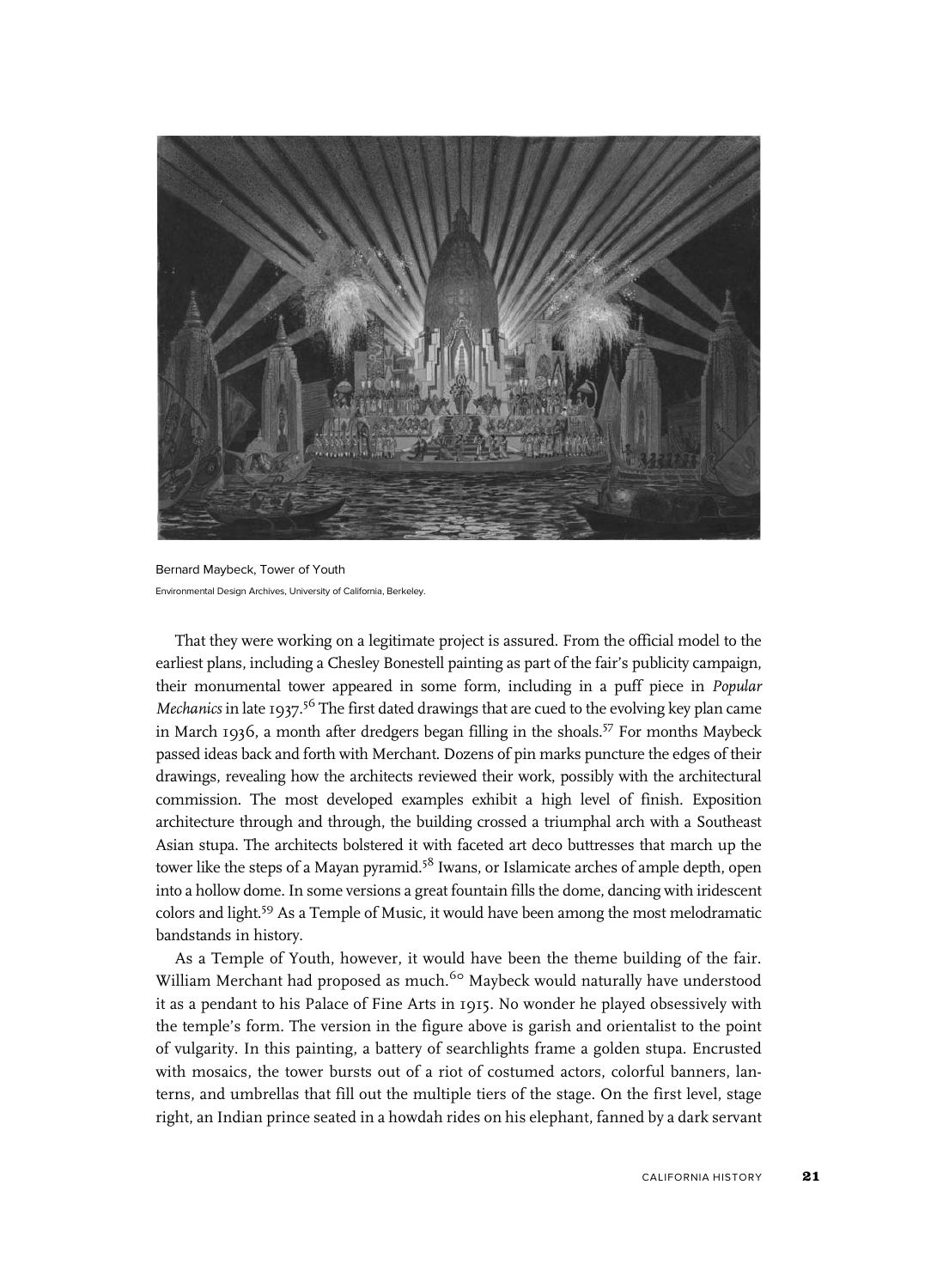and surrounded by a small army in red. Stage left, his princess, seated on her own elephant, balances him out. Her attendants hold a red ladder in preparation for her dismount. Between them, at center stage, a Chinese opera reaches its crescendo as the central characters slash at one another with daggers. Tucked in the middle tier, a South Asian orchestra plays sitars, santirs, and drums, while above them a row of conspicuously brown-skinned Maya, Aztec, and Inca people, bedecked in a sartorial fiction of gowns, wraps, and hats, stand in a passive tableau between a fantastically feathered serpent-god.

The rest of the cultures of the Pacific—Africans, Polynesians, and others—sail into the scene in their exotic craft, cutting through waters that could have been painted by Claude Monet in his water lily period. The idea may have come from the Bridge Celebration Founding Committee itself, which had suggested floating exhibits in boats for those nations that could not pay.<sup>61</sup> Between the buttresses of the temple stand allegorical figures, ethnically ambiguous women who represent the ideal synthesis of the Pacific cultures coming together below. Pageant, people, and architecture have become one.

No other image produced in anticipation of the fair comes closer to expressing the intentions and inherent (if not also incoherent) cultural problems of the "Pageant of the Pacific." Unlike the great exhibitions that straddled the turn of the century, where "scientific" classifications of race were embedded in racist and imperialist projects, Maybeck's image proposes something more naïve and ambiguous.<sup>62</sup> Together, the lines of the figures look like the great bas reliefs of Persepolis brought to life with excessive pigment—the reference would have been of the moment, since the revelations of this stunningly multicultural site had just come to light. $63$  It would also have been symbolically on point. There, in the fifth century BCE, Babylonians, Greeks, Mesopotamians, and peoples from other kingdoms gathered to pay tribute to the Persian king, and, as they ascended the stairs to his palace, they saw endless sculptural reliefs of themselves, as subjects, bearing gifts. By contrast, in Maybeck's drawing, the visitors take center stage in an architectural setting and pageant that invites cultural synthesis, if not miscegenation. The American hosts are curiously absent, but we can assume that they are the audience of this drama, as well as the powerful culture that convened the peoples of the Pacific in San Francisco in order to establish the city as the epicenter of trade. Urban boosterism met the theatricality of Cecil B. DeMille on a world historical stage.

What makes this seemingly far-fetched interpretation possible is the physical place of Maybeck's tower at the exposition. Whereas the large palaces held endless exhibits on industry, electricity, agriculture, travel, housing, and decorative arts, alongside corporate exhibits of every type, they gave way at the lagoon to an extensive area organized by nation, race, and geography. In other words, visitors would leave behind the sphere of material things, Neutra's "realm of production," to enter a world of people and their cultures, aggregated around the lagoon. Here, they became the exhibit. In this assembly of Pacific peoples, the tower would have been the architectural stage for observing their dramatic interaction. The two architects spent considerable time addressing the larger context of this stage, and not simply the tower.

Sometime in 1937 the Temple of Youth or Music was scrapped, most likely when plans to terminate the axis with the Federal Building emerged. Merchant seems to have made a lastditch effort to build it in the Pacific Area, adjacent to the lagoon. The building even shows up there in a late photograph of the working model, taken in November 1938. But by then the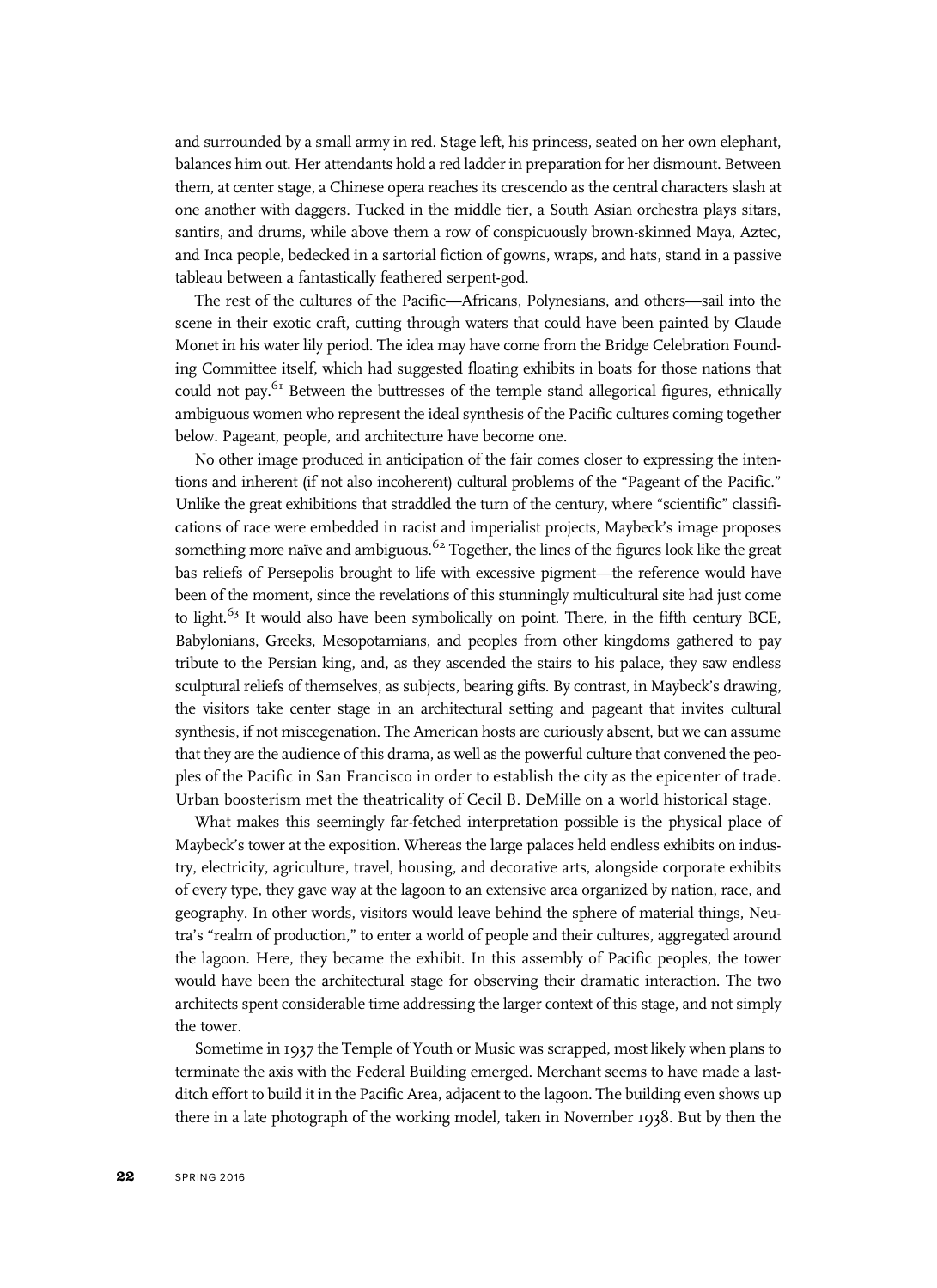project was dead; neither architect had continued with their folly that late. Save a building for the California area that he did with Merchant, Maybeck would be cut out of the fair entirely.

#### CONCLUSION

Taken together, the work of Maybeck and Merchant, Neutra and Winkler, Strauss, and Murphy makes the architectural moment of the San Francisco World's Fair look like an eccentric collage of competing manners and attitudes. Maybeck and Merchant inflected their Beaux-Arts plans with art deco forms and the sort of fanciful exoticisms common to world's fairs that were becoming increasingly unconvincing in the 1930s. Neutra and Winkler clothed their heavy-handed symbolism in modernist garb in a dramatic bid to sway the city to a different site. It was a moody architecture, romantic and disarming—a manifesto fit for a poster. Strauss banked on Bonestell's graphics, Maybeck's Palace of Fine Arts, and his own bridge to lure San Francisco into reprising the Marina site. It was the work of a political operator, replete with a noncommittal architecture aimed at alienating no one. And finally, Henry Murphy's massive pagoda with its elaborate symbolic program played to the theme of the fair, melding the kitsch of exposition architecture with architectural parlante and an unsentimental view of its commercial nature. Savvy and ridiculous at once, if that is possible, it had more than a whiff of the nineteenth century about it. Yet Murphy's proposal was the closest attempt to create a memorable icon and an appropriately hybrid architecture for the fair.

It is perhaps unfair to take these proposals as a cross section of American architecture in the mid-1930s. They are, after all, proposals for exposition architecture: grossly exaggerated, melodramatic, mostly temporary, and intended to sell. But if one "dials down" the bravado and peers past the pretension, the bones of the moment remain. All but Neutra's design begin with Beaux-Arts plans of major and minor axes converging on grand public spaces that feature monumental buildings. Style is handled freely and flexibly, and—especially in Maybeck's case—with the astonishingly facile hand that the French school taught. At the same time, several of the proposals were nondenominational about architectural style. Soon, this flexible—one might say even say agnostic—attitude would be replaced by the more dogmatic approach of the Modern Movement.

A case may also be made for the coexistence of multiple strands as a California phenomenon. Architectural critic Talbot Hamlin observed as much, noting the freer manner of the buildings of the San Francisco fair in contrast to the overly serious attitude of those at New York's fair of the same year.  $64$  While Arthur Brown Jr., and his colleagues on the architectural commission remained fiercely devoted to the sort of classicism that came from Paris through the Chicago Exposition of 1893, they were now a powerful minority holding court in the ruins of a cultural movement.<sup>65</sup>

Finally, architecture is so often seen as an autonomous cultural product. Even when buildings are rightly placed within their socioeconomic, cultural, or aesthetic context, their dynamic public nature is too easily forgotten. The unbuilt projects of the fair show in amplified form the way architecture is embedded in public discourse as a form of persuasion, a kind of politics by other means through which elites and other stakeholders argue for their preferred reality. As a tool of intra-urban boosterism, these plans reveal the competing interests within San Francisco at a pivotal moment in its development, when its future lay in the formation of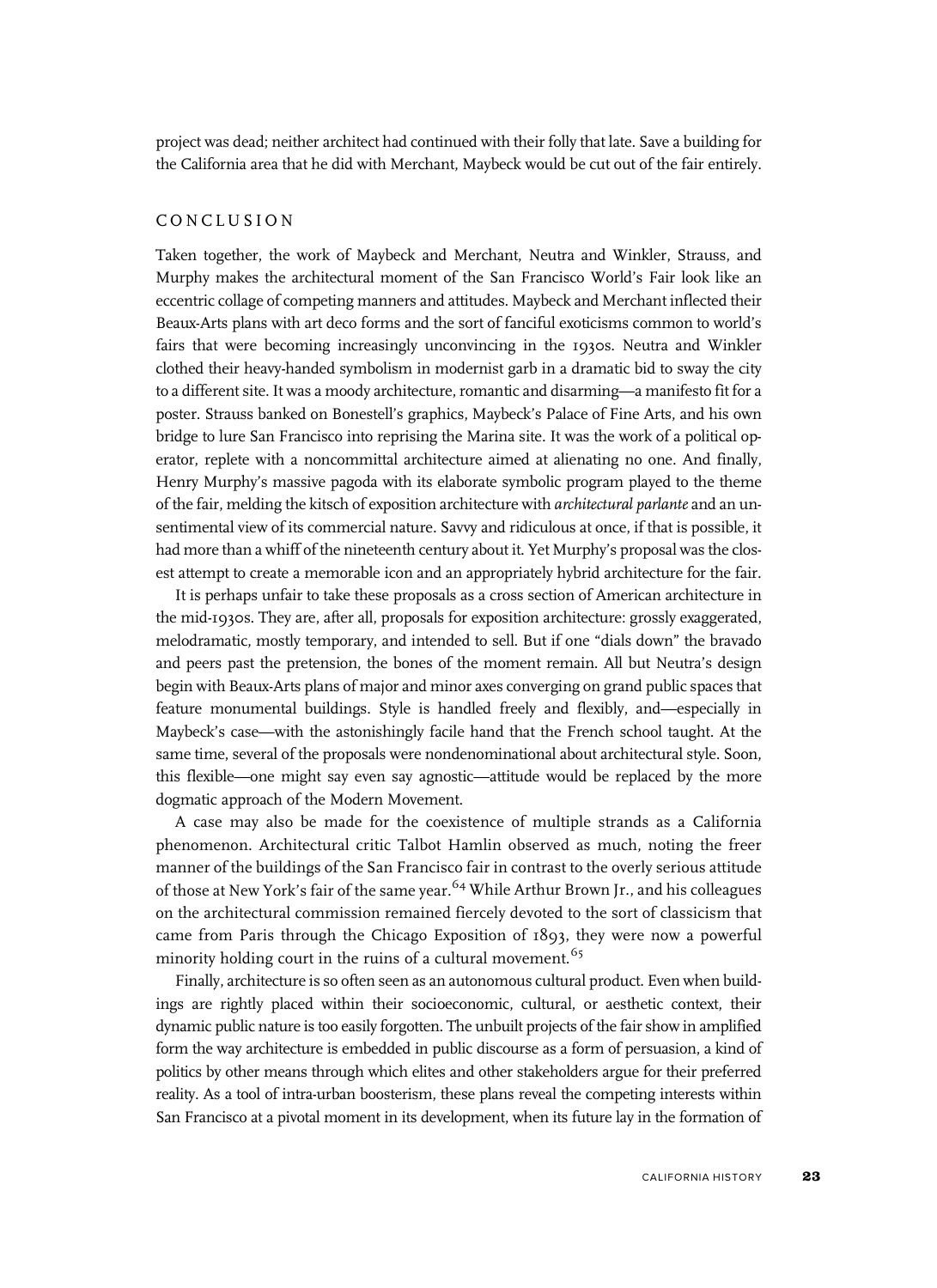a regional metropolis that could compete with Los Angeles for commerce on the West Coast and beyond.<sup>66</sup> Seen in this light, the sites advanced by the smaller interest groups seem parochial, too local to alter the larger fate of the city. And the idea of building an island that would become the city's international airport, however misguided this turned out to be, appears visionary, part of San Francisco's bid to compete through the new technology of the airplane.

#### NOTES

- 1. Thanks to Waverly Lowell, Marc Treib, Jeffrey Cody, Pablo Zunzunegui, and Jason Miller. "Now He's Out in the Cold," San Francisco Chronicle, February 19, 1939.
- 2. "1940 Fair in Miniature Shown," Post-Enquirer, August 5, 1933, Vertical Files: San Francisco. Golden Gate International Exposition. 1933–1935, OPL. On lighting, see A. F. Dickerson, "Color, Light, and Structure at the Golden Gate Exhibition" (New York: 1939), unpaginated. Bancroft Library (hereafter Bancroft).
- 3. His name would be omitted from the official history of the fair. See Jack James and Earle Weller, Treasure Island, "The Magic City,"1939–1940: The Story of the Golden Gate International Exposition (San Francisco: Pisani Printing and Publishing Co., 1941), appendix, xxi.
- 4. Ibid.
- 5. Sally B. Woodbridge, Bernard Maybeck: Visionary Architect (New York: Abbeville Press Publishers, 1992), 193.
- 6. William Littmann, "Assault on the Ecole: Student Campaigns against the Beaux Arts, 1925–1950," Journal of Architectural Education 53, no. 3 (February 2000), 159–166.
- 7. See "San Francisco Bridge Celebration," a poster by the South Basin World's Fair Association, 1935. Earth Science and Map Library, UC Berkeley. The initial idea for a fair at South Basin came in June 1933 courtesy of Joseph Flores, the editor of a now-defunct neighborhood newspaper called South of Market Tribune.
- 8. Otto Winkler to Richard Neutra, March 29, 1934, Box 1980, Folder 9, Neutra Papers, UCLA.
- 9. Ibid., verso for Neutra's answer.
- 10. Winkler to Neutra, August 31, 1934, Box 1980, Folder 9, Neutra Papers, UCLA.
- 11. Ibid.
- 12. Ibid.
- 13. Winkler to Neutra, September 10, 1934, Box 1980, Folder 9, Neutra Papers, UCLA.
- 14. The reference is to Forenc Molnár's 1909 play, Liliom. It was a timely reference, since the play had been brought to Broadway in the 1920s and was reprised in 1932. Mahrisch means "Moravian." Vorortathmosphere refers to the suburbs.
- 15. Winkler to Neutra, September 10, 1934, Box 1980, Folder 9, Neutra Papers, UCLA.
- 16. Winkler to Neutra, September 23, 1934, Box 1980, Folder 9, Neutra Papers, UCLA.
- 17. Winkler to Neutra, September 18, 1934, Box 1980, Folder 9, Neutra Papers, UCLA.
- 18. Ibid.
- 19. Ibid.
- 20. Winkler to Neutra, September 23, 1934, Box 1980, Folder 9, Neutra Papers, UCLA.
- 21. Winkler to Harry Hopkins, November 8, 1934, Box 1980, Folder 9, Neutra Papers, UCLA.
- 22. Winkler to Neutra, December 5, 1934, Box 1980, Folder 9, Neutra Papers, UCLA.
- 23. A range of sketches survive in the Richard and Dion Neutra Papers at the University of California, Los Angeles.
- 24. The following descriptions come from the poster. See Richard J. Neutra and Otto Winkler, "San Francisco Bridge Celebration: Plans of World Exposition Proposed for South Basin (San Francisco: South Basin World's Fair Association, 1934). A copy can be found in the Earth Sciences and Map Library, University of California, Berkeley.
- 25. Matthew F. Bokovoy, The San Diego World's Fairs and Southwestern Memory (Albuquerque: The University of New Mexico Press, 2005), 178–179.
- 26. See the frequent references to planning in Thomas S. Hines, Richard Neutra and the Search for Modernism (New York: Oxford University Press, 1982).
- 27. See, for instance, "Downtowners against Reclamation Bill," San Francisco Chronicle, February 6, 1929, 15.
- 28. Neutra and Winkler, "San Francisco Bridge Celebration."
- 29. "Fair Sites: The Marina," San Francisco News, October 31, 1934, 15.
- 30. "Joseph Baermann Strauss," American National Biography Online. Accessed June 3, 2011.

- 32. "Fair Sites: The Marina."
- 33. Ibid.

<sup>31.</sup> Ibid.